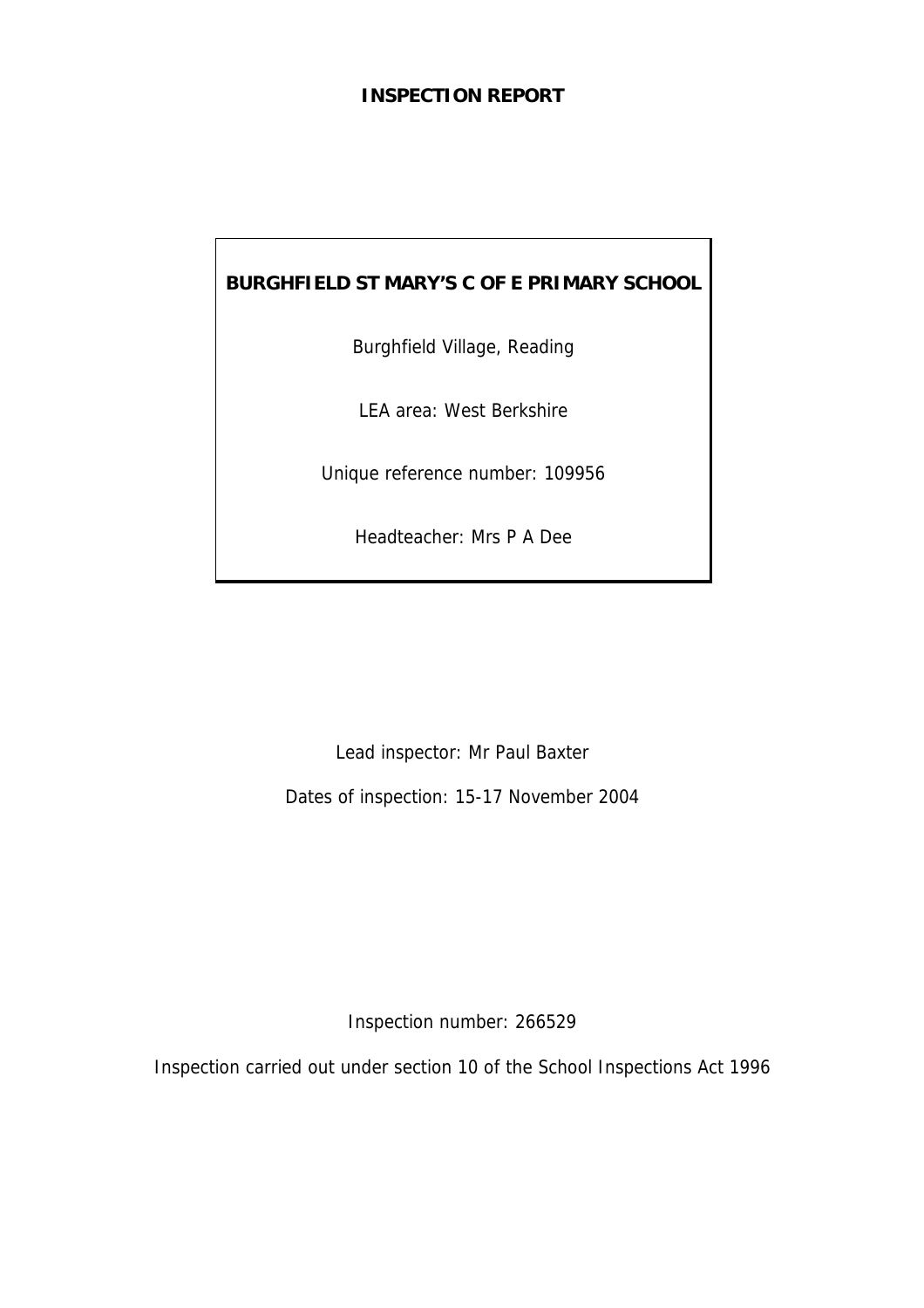© Crown copyright 2004

This report may be reproduced in whole or in part for non-commercial educational purposes, provided that all extracts quoted are reproduced verbatim without adaptation and on condition that the source and date thereof are stated.

Further copies of this report are obtainable from the school. Under the School Inspections Act 1996, the school must provide a copy of this report and/or its summary free of charge to certain categories of people. A charge not exceeding the full cost of reproduction may be made for any other copies supplied.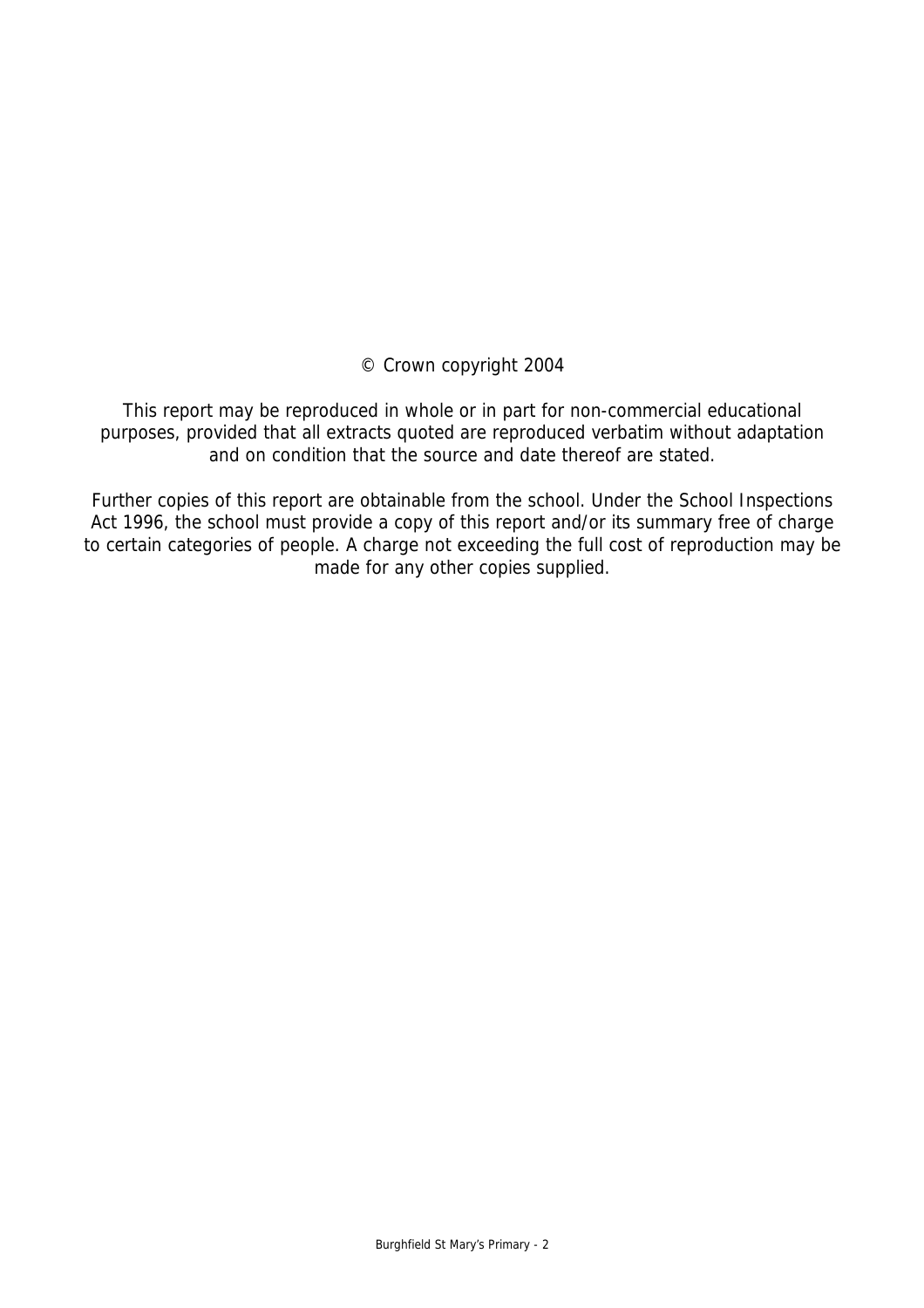## **INFORMATION ABOUT THE SCHOOL**

| Type of school:                         | Primary                                             |
|-----------------------------------------|-----------------------------------------------------|
| School category:                        | Voluntary controlled                                |
| Age range of pupils:                    | $4 - 11$                                            |
| Gender of pupils:                       | Mixed                                               |
| Number on roll:                         | 131                                                 |
| School address:                         | Theale Road<br><b>Burghfield Village</b><br>Reading |
| Post Code:                              | <b>Berkshire</b><br><b>RG30 3TX</b>                 |
| Telephone number:                       | 0118 983 6387                                       |
| Fax number:                             | 0118 983 2957                                       |
| Appropriate authority:                  | The governing body                                  |
| chair<br>Name<br>of<br>of<br>governors: | Mrs Joan Hayes                                      |
| Date<br>οf<br>inspection:               | previous June 1999                                  |

## **CHARACTERISTICS OF THE SCHOOL**

Burghfield St. Mary's Voluntary Controlled Church of England Primary School has 131 pupils aged between 4 and 11 years. The school is located in Burghfield Village, not far from Reading in Berkshire. It is below average in size and serves a wide, generally above average, socio-economic community. Less than 3 per cent of the pupils are eligible for free school meals and this is well below the national average. About five per cent of the pupils come from minority ethnic backgrounds and speak English as a language different from their mother tongue. This is a below average percentage and none are in the early stages of English acquisition and so pupils do not receive specialist language support. Approximately thirty per cent of the pupils have special educational needs, an above average proportion; these include moderate learning, social, emotional and behavioural needs and autistic and other needs. Just over one per cent of the pupils have a Statement of Special Educational Needs, and this is an average percentage. Overall, the attainment of children on entry to the school is broadly average, but this can vary quite significantly. The school holds the 'Investors in People' award.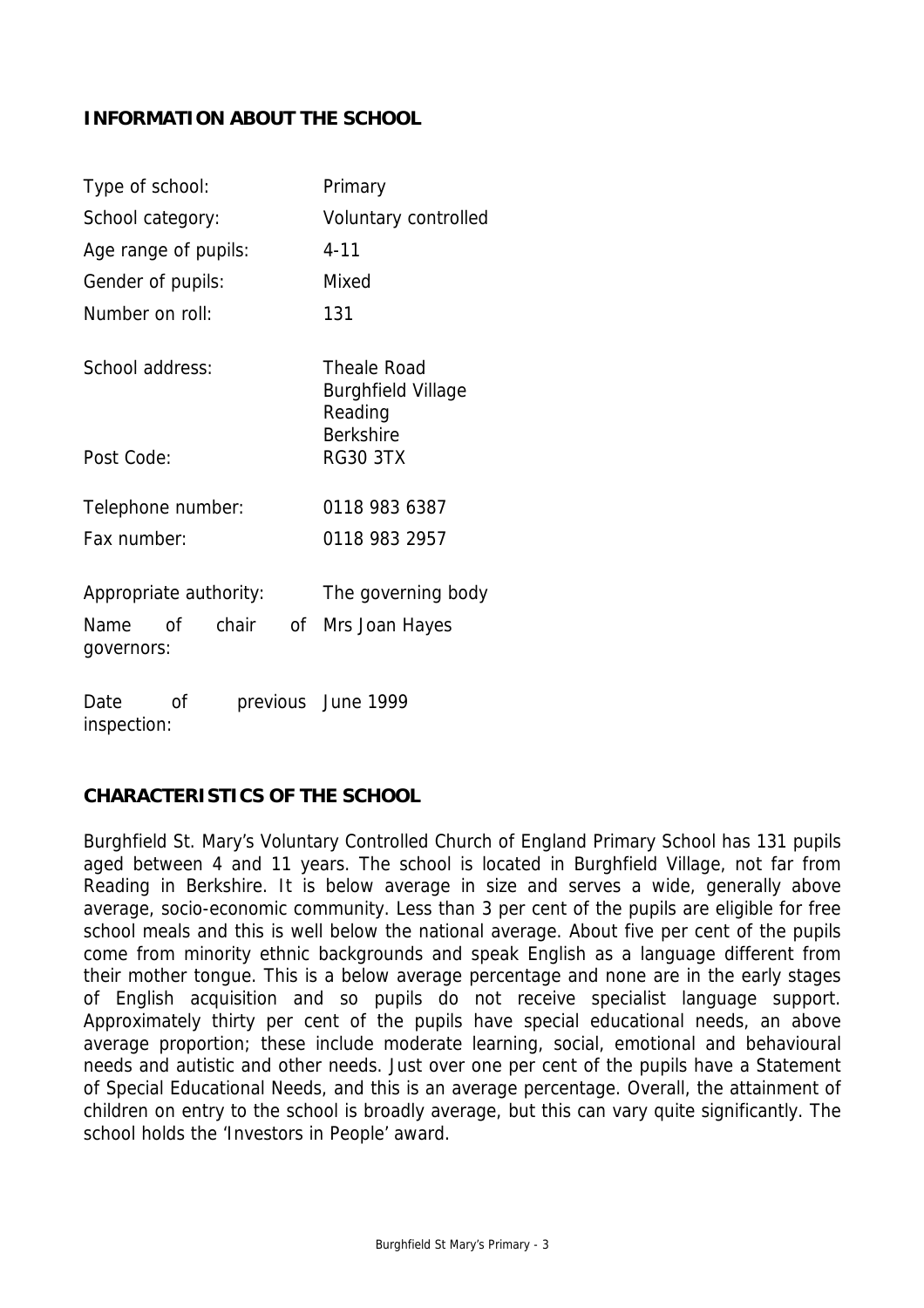## **INFORMATION ABOUT THE INSPECTION TEAM**

| Members of the inspection team |                         |                | <b>Subject responsibilities</b>             |
|--------------------------------|-------------------------|----------------|---------------------------------------------|
| 25217                          | Paul Baxter             | Lead inspector | <b>Foundation Stage</b>                     |
|                                |                         |                | Special educational needs                   |
|                                |                         |                | <b>Mathematics</b>                          |
|                                |                         |                | Information and communication<br>technology |
|                                |                         |                | Art and design                              |
|                                |                         |                | Design and technology                       |
|                                |                         |                | Physical education                          |
| 19639                          | <b>Gillian Anderson</b> | Lay inspector  |                                             |
| 30457                          | David Evans             | Team inspector | English                                     |
|                                |                         |                | Science                                     |
|                                |                         |                | Geography                                   |
|                                |                         |                | History                                     |
|                                |                         |                | <b>Music</b>                                |
|                                |                         |                | Religious education                         |

The inspection contractor was:

Serco QAA

 Herringston Barn **Herringston**  Dorchester Dorset DT2 9PU

Any concerns or complaints about the inspection or the report should be made initially to the inspection contractor. The procedures are set out in the leaflet 'Complaining about Ofsted Inspections', which is available from Ofsted Publications Centre (telephone 07002 637833) or Ofsted's website (www.ofsted.gov.uk).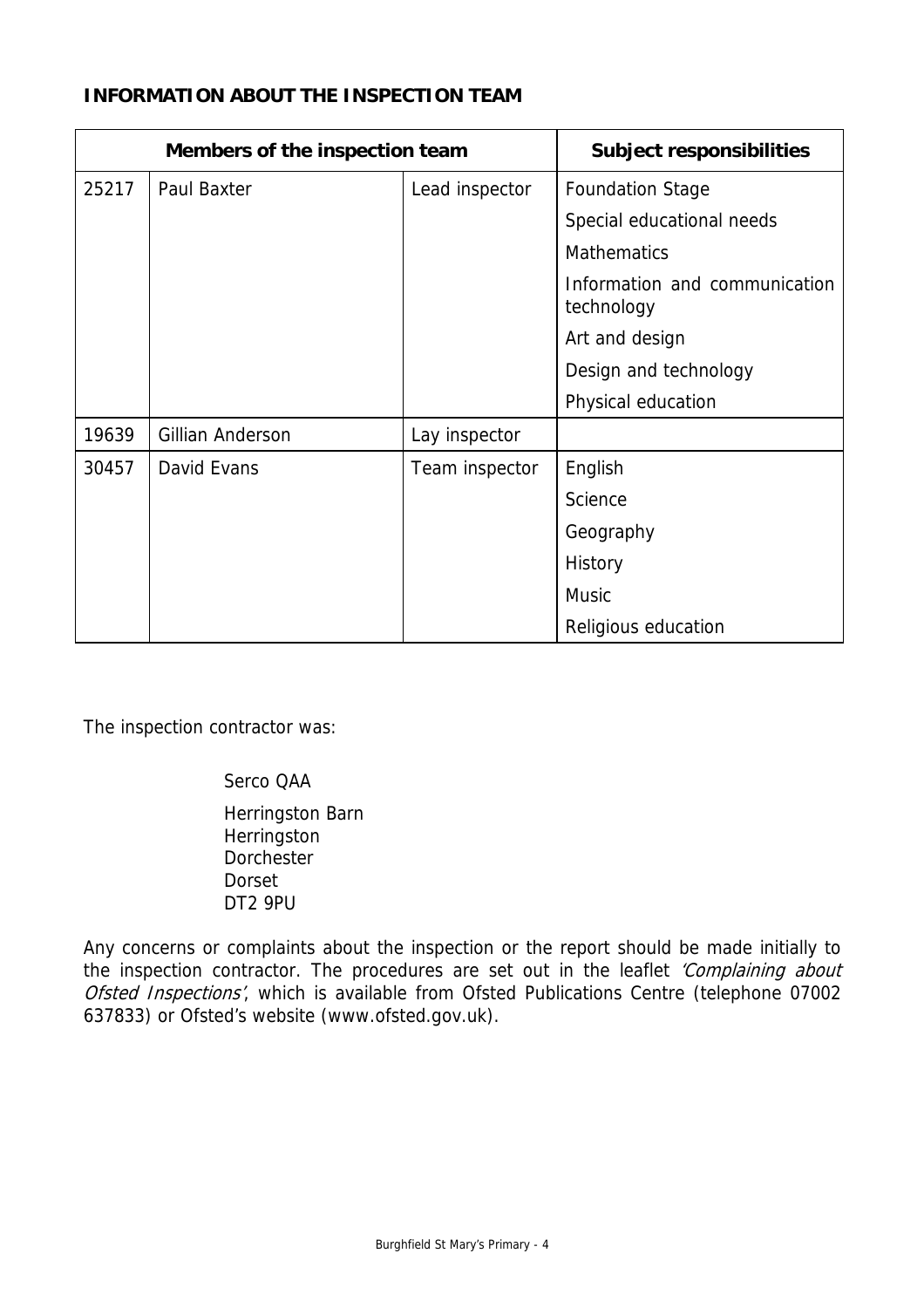# **REPORT CONTENTS**

|                                                                                                                                    | Page |
|------------------------------------------------------------------------------------------------------------------------------------|------|
| <b>PART A: SUMMARY OF THE REPORT</b>                                                                                               | 6    |
| <b>PART B: COMMENTARY ON THE MAIN INSPECTION FINDINGS</b>                                                                          |      |
| <b>STANDARDS ACHIEVED BY PUPILS</b>                                                                                                | 9    |
| Standards achieved in areas of learning and subjects                                                                               |      |
| Pupils' attitudes, values and other personal qualities                                                                             |      |
| <b>QUALITY OF EDUCATION PROVIDED BY THE SCHOOL</b>                                                                                 | 13   |
| Teaching and learning<br>The curriculum<br>Care, guidance and support<br>Partnership with parents, other schools and the community |      |
| <b>LEADERSHIP AND MANAGEMENT</b>                                                                                                   | 18   |
| <b>PART C: THE QUALITY OF EDUCATION IN AREAS OF LEARNING</b><br><b>AND SUBJECTS</b>                                                | 22   |
| AREAS OF LEARNING IN THE FOUNDATION STAGE                                                                                          |      |
| <b>SUBJECTS IN KEY STAGES 1 and 2</b>                                                                                              |      |
|                                                                                                                                    |      |

# **PART D: SUMMARY OF THE MAIN INSPECTION JUDGEMENTS 34**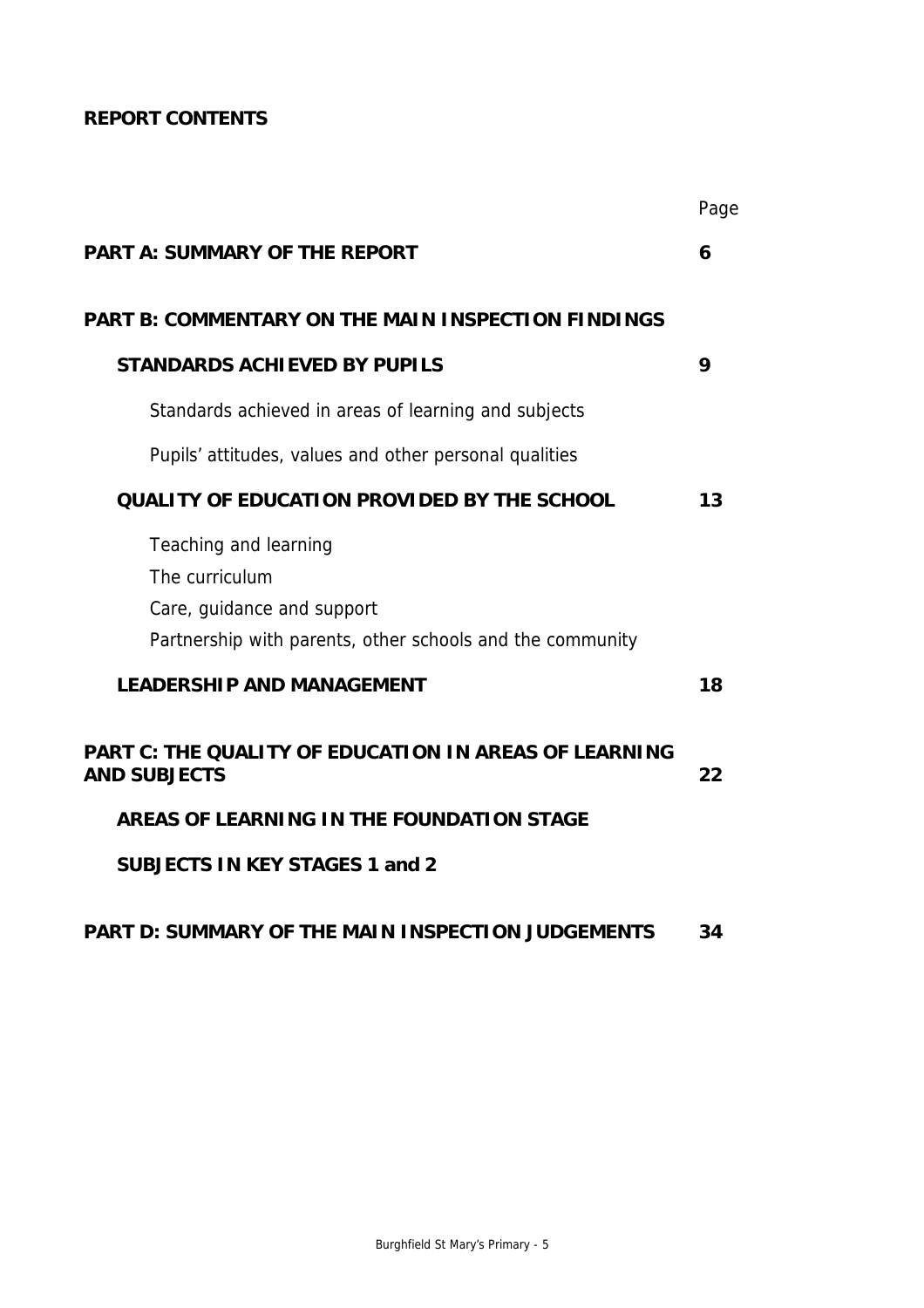## **PART A: SUMMARY OF THE REPORT**

## **OVERALL EVALUATION**

Burghfield St. Mary's C of E Primary is a **very good** school. Very effective and innovative leadership and a corporate approach to management continue to ensure improvement despite ongoing long-term illness of staff. In response to very good teaching and support, pupils achieve very well and attain well above average standards in the core subjects of English, mathematics and science by the time they leave the school. The school provides very good value for money.

The school's main strengths and weaknesses are:

- The headteacher's excellent and inspirational personal leadership emphasises the value placed on individual contributions and underpins the school's ability to sustain improvement.
- Very good teaching enables pupils to achieve very well.
- Good attitudes and behaviour overall represent a significant achievement for several pupils with emotional and behavioural needs, in response to the school's very effective and sensitive promotion of their spiritual, moral, social and cultural development.
- Almost all areas of provision are very good overall and the development of the pupils' personal qualities, and their subsequent impact on learning, is a significant feature that enables the pupils to succeed.
- Although satisfactory overall, ongoing improvement of the accommodation is needed to develop the library and Reception Year provision to the full.

The school has made good improvement since the last inspection, especially in raising pupils' achievement from good to very good. Key issues for improvement have been well addressed; for example, assessment is now a strength. Most areas of provision have been improved; the curriculum, teaching and learning and leadership and management have been particularly strengthened by the very effective teamwork of staff and governors. Good provision for children in Reception (Year R) has been introduced successfully.

| <b>Results in National</b><br>Curriculum tests at the end |      | similar schools |       |      |
|-----------------------------------------------------------|------|-----------------|-------|------|
| of Year 6, compared with:                                 | 2002 | 2003            | 2004  | 2004 |
| English                                                   |      |                 | A     |      |
| mathematics                                               |      |                 | А     | A    |
| science                                                   |      |                 | $A^*$ |      |

# **STANDARDS ACHIEVED**

Key: A - well above average; B – above average; C – average; D – below average; E – well below average Similar schools are those whose pupils attained similarly at the end of Year 2.

**Achievement is very good overall**. Children's attainment is broadly average on entry, but at times this can vary significantly. The children achieve well in Reception (Year R) and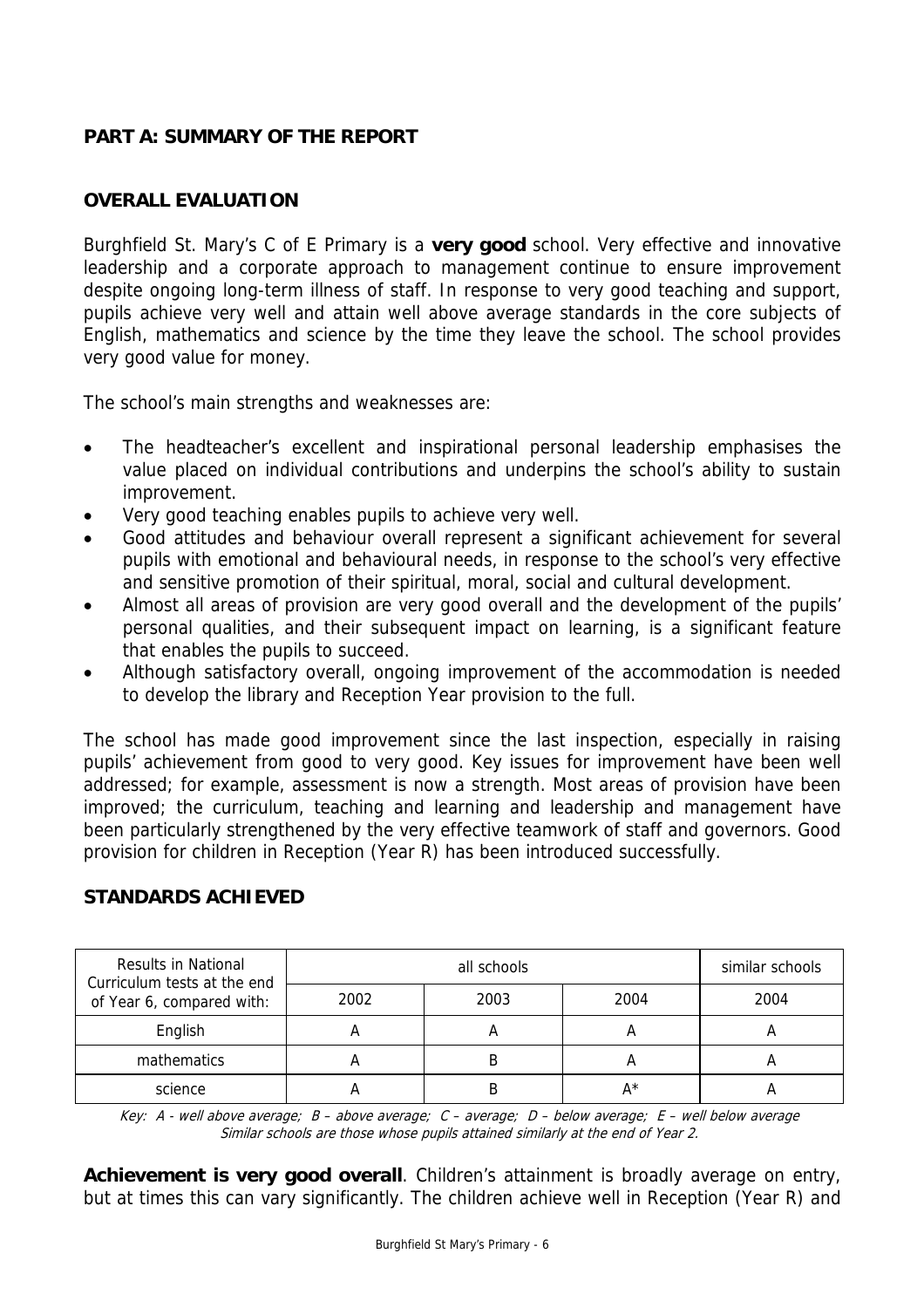in Years 1 and 2. Most pupils, including gifted and talented pupils, those with special educational needs and pupils who have English as an additional language, achieve very well in Years 3 to 6. Their learning is particularly successful in Year 6, where their personal contribution to their learning strengthens in response to challenging teaching. Children at the end of Year R exceed the expected early learning goals in personal, social and emotional development and reach expected standards in communication, language and literacy and in their mathematical development. Pupils currently in Year 2 are on course to attain above average standards in speaking and listening, reading and writing and in mathematics and music. Standards are well above average in science. These standards match the standards seen in previous years and represent a significant improvement over the 2004 National Curriculum tests, which were undertaken by a group of pupils that included several with special educational needs. Standards in the current Year 6 are well above average in English, mathematics and science. These standards continue the rising trend in the pupils' test results and the well above average comparison with similar schools shown in the table above. Standards are above average in music and pupils achieve well; no other subjects were inspected in sufficient detail to judge standards or achievement.

**Pupils' personal qualities, including their spiritual, moral, social and cultural development,** are **very good**. The pupils' attitudes, behaviour and relationships are good, reflecting, in particular, the very warm and effective support given to pupils with emotional and behavioural needs. Attendance is very good.

## **QUALITY OF EDUCATION**

**The school provides a very good quality of education. Teaching** and learning are **very good** overall. Teaching and learning are good in Year R and are very good in Years 1 to 6. Learning strengthens in Year 6 because the teacher encourages the pupils to show more mature responsibility in their work. Teaching is very good in English, mathematics and music and it is good in science. Consistent very good teaching of the children's personal, social and emotional skills and very good use of learning support and other assistants typifies the provision in all classes. Teachers know a great deal about their pupils because they assess the pupils' work very effectively and use its results to plan future teaching and learning. All pupils are included fully in the very good curriculum. Resources are good but the school accommodation, whilst improved, is satisfactory. The indoor accommodation for children in Year R is adequate in the autumn term, but will need extending to accommodate the higher number of children due to enter the school in the spring term. Also, the current lack of space in the library restricts its effectiveness in promoting learning. Partnerships with parents, local schools and the community and provision for the pupils' care, health and welfare are all very good. These have a positive impact on pupils' learning.

#### **LEADERSHIP AND MANAGEMENT**

**Leadership and management are very good.** The headteacher provides the continuity and the excellent vision and leadership that ensure the ongoing development of the school and the warm ethos of inclusive support given to all the pupils. Leadership and management are strengthened by the close collaboration between the headteacher, the assistant headteacher, the chair of governors and other staff and governors. Overall governance is very good and statutory obligations are met in full. Management, including financial control, is very effective.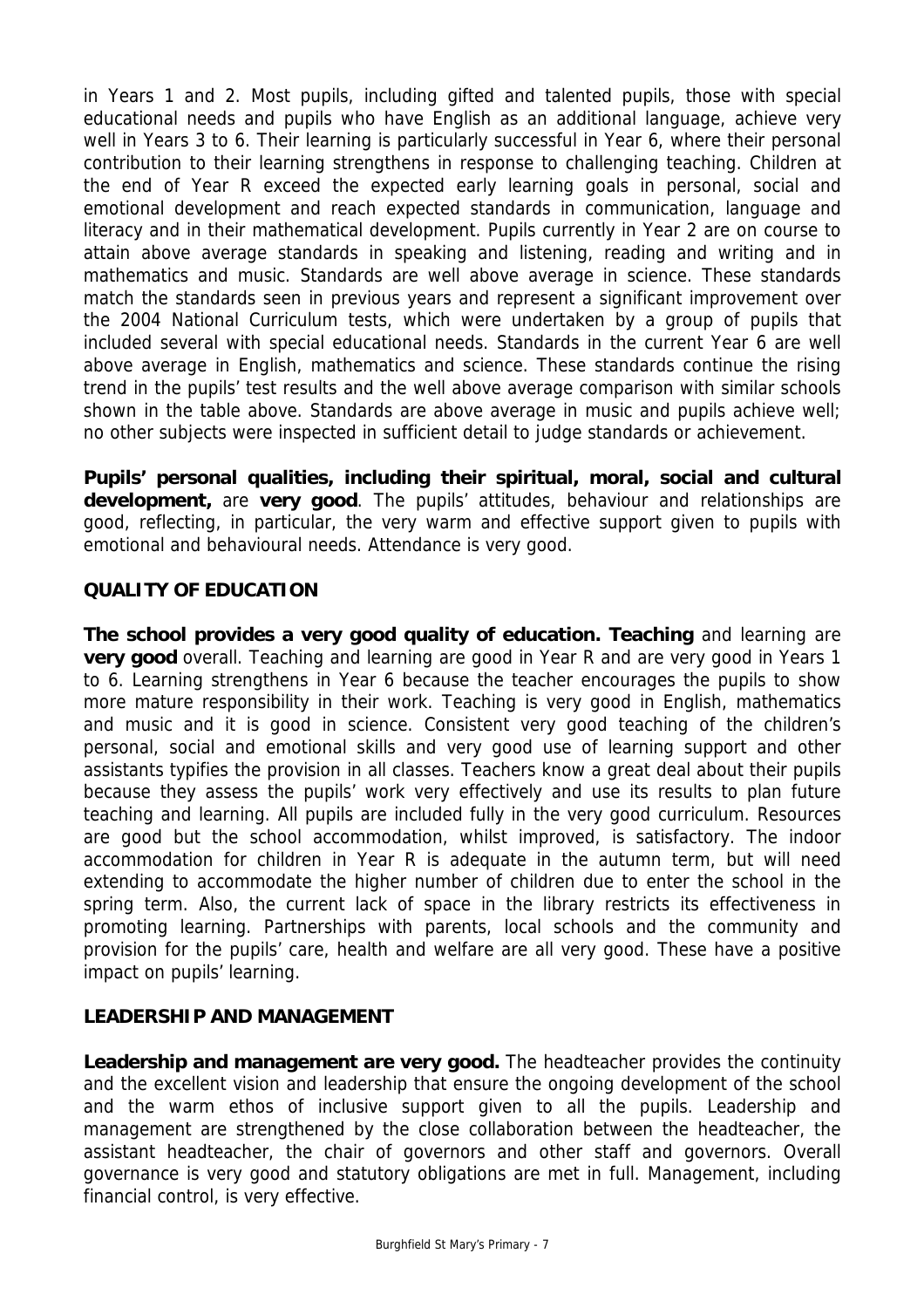## **PARENTS' AND PUPILS' VIEWS OF THE SCHOOL**

Parents and pupils have very good views of the school. Parents work closely and very supportively with the school and this enriches their children's learning. Pupils are happy and enjoy their work at school. They are particularly pleased that their views and contributions are valued. Inspectors endorse these views fully.

#### **IMPROVEMENTS NEEDED**

The most important things the school should do to improve are:

• Continue the improvement of the school's library and Year R accommodation.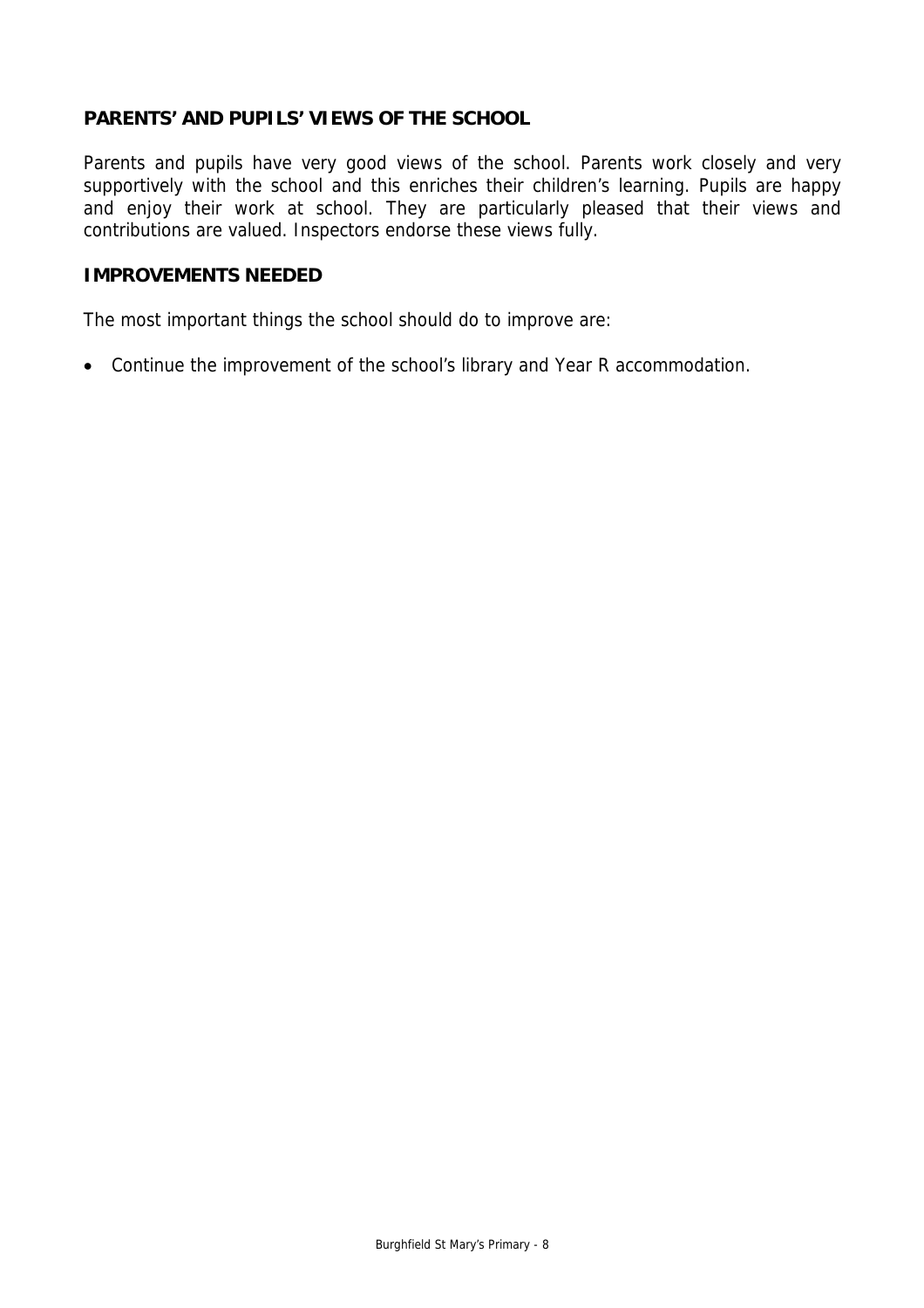## **PART B: COMMENTARY ON THE INSPECTION FINDINGS**

## **STANDARDS ACHIEVED BY PUPILS**

## **Standards achieved in areas of learning and subjects**

Children achieve well in Year R. Standards are well above average in Year 6 and are above average in Year 2. These standards represent very good achievement for pupils in Year 6 and good achievement for pupils in Year 2 and show that pupils build on their previous learning successfully as they move through the school.

#### **Main strengths and weaknesses**

- Standards are well above average in Year 6 in English, mathematics and science, showing that most pupils are achieving very well. Standards are above average in music.
- Standards continue to rise in response to an increasing proportion of very good teaching.
- The teachers' strong emphasis on promoting pupils' independence in learning has a particularly beneficial impact on pupils' achievement.
- Pupils are encouraged to ask questions and to learn through practical experiences such as investigation and problem-solving, and these activities enrich their learning and achievement.
- Pupils with special educational needs, gifted and talented pupils and pupils who have English as an additional language achieve as well as their peers.

#### **Commentary**

- 1. The children's attainment when they enter the school is broadly average, but this can vary quite significantly on occasion. For example, the current Year 3 group contains a substantially higher number of pupils with learning needs than other year groups across the school. The children settle into the school very smoothly and respond successfully to the very warm and effective support for their personal, social and emotional development. Most children achieve well and meet the expected early learning goals in communication, language and literacy and in their mathematical development. The consistently supportive pastoral care that children receive develops their personal, social and emotional skills to an above average standard. By the time they enter Year 1, children co-operate very effectively in their learning, talk competently about their work, recognise everyday words and a range of letter sounds and most add or subtract numbers to ten accurately.
- 2. An increasing amount of very effective teaching sustains the pupils' good achievement in Years 1 and 2. In Year 2, standards are above average in reading, writing and speaking and listening, and in mathematics, science and music. Pupils do best in the development of their investigative skills and in using a variety of learning aids to find answers through practical work. Inspection shows that the above average standards reached by pupils currently in Year 2 generally match the results of National Curriculum tests and teachers' assessments in 2002 and 2003. Except in science,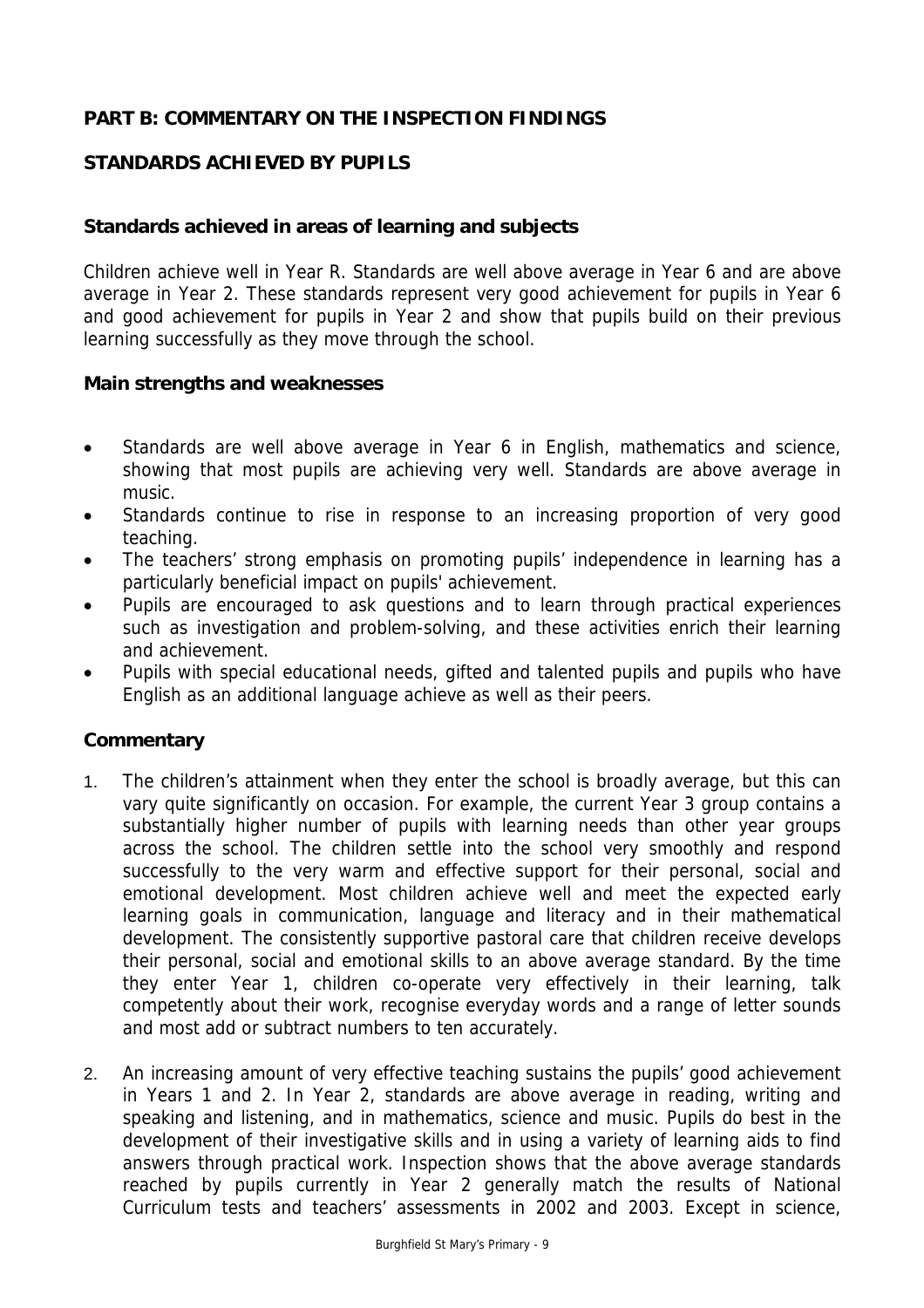where pupils scored highly, attainment greatly exceeds the low performance of the current Year 3 group of pupils mentioned earlier in the 2004 Year 2 National Curriculum tests and teachers' assessments, and ends a trend of falling standards. In addition to higher levels of pupils' prior attainment, improving provision in Year R, strengthened continuity of teaching and learning in Years 1 and 2 and earlier diagnosis and support for pupils with special educational needs are all raising standards. By Year 2, most pupils speak sensibly about their work, read appropriate texts with enthusiasm and confidence and write meaningful sentences and stories. In mathematics, pupils readily use their own strategies to solve number problems, such as adding numbers up to one hundred or subtracting single-digit numbers from two-digit numbers.

3. In response to very good teaching and provision, that provide very effectively for the pupils' individual learning needs, most pupils achieve very well by the time they leave the school. Pupils with special educational needs and gifted and talented pupils achieve as well as their peers, reflecting the strong inclusive ethos of the school. In Year 6, standards are well above average overall and in English, mathematics and science and are above average in music. These findings match the pupils' performance in National Curriculum tests in recent years and continue the trend of standards rising faster than the trend found nationally. Comparisons with the performance of pupils in schools with a similar number of pupils eligible for free school meals in the 2004 National Curriculum tests are well above average, and judgements based on comparisons with the pupils' performance when in Year 2 are equally strong. By the time they leave the school, most pupils talk confidently to large groups of people, read a range of texts when researching their topics and write neatly, legibly and imaginatively. In mathematics, pupils have very well developed numeracy and problem-solving skills. In the light of ongoing concerns regarding the long-term absence of staff due to illness and the challenge of improving the accommodation and facilities at the school, the standards represent significant success for the pupils and the school and show good improvement since the last inspection.

| Standards in: | School results | National results |
|---------------|----------------|------------------|
| reading       | 15.1(16.5)     | 15.8(15.7)       |
| writing       | 12.9(15.7)     | 14.6(14.6)       |
| mathematics   | 15.8(16.9)     | 16.2(16.3)       |

| Standards in national tests at the end of Year 2 – average point scores in 2004 |  |
|---------------------------------------------------------------------------------|--|
|---------------------------------------------------------------------------------|--|

There were 20 pupils in the year group. Figures in brackets are for the previous year

#### **Standards in national tests at the end of Year 6 – average point scores in 2004**

| Standards in: | School results | National results |
|---------------|----------------|------------------|
| English       | 29.5(29.0)     | 26.9(26.8)       |
| mathematics   | 29.5(27.7)     | 27.0(26.8)       |
| science       | 31.7(29.7)     | 28.6 (28.6)      |

There were19 pupils in the year group. Figures in brackets are for the previous year

4. Inspection shows that the following factors continue to promote the improving achievement of pupils across the school: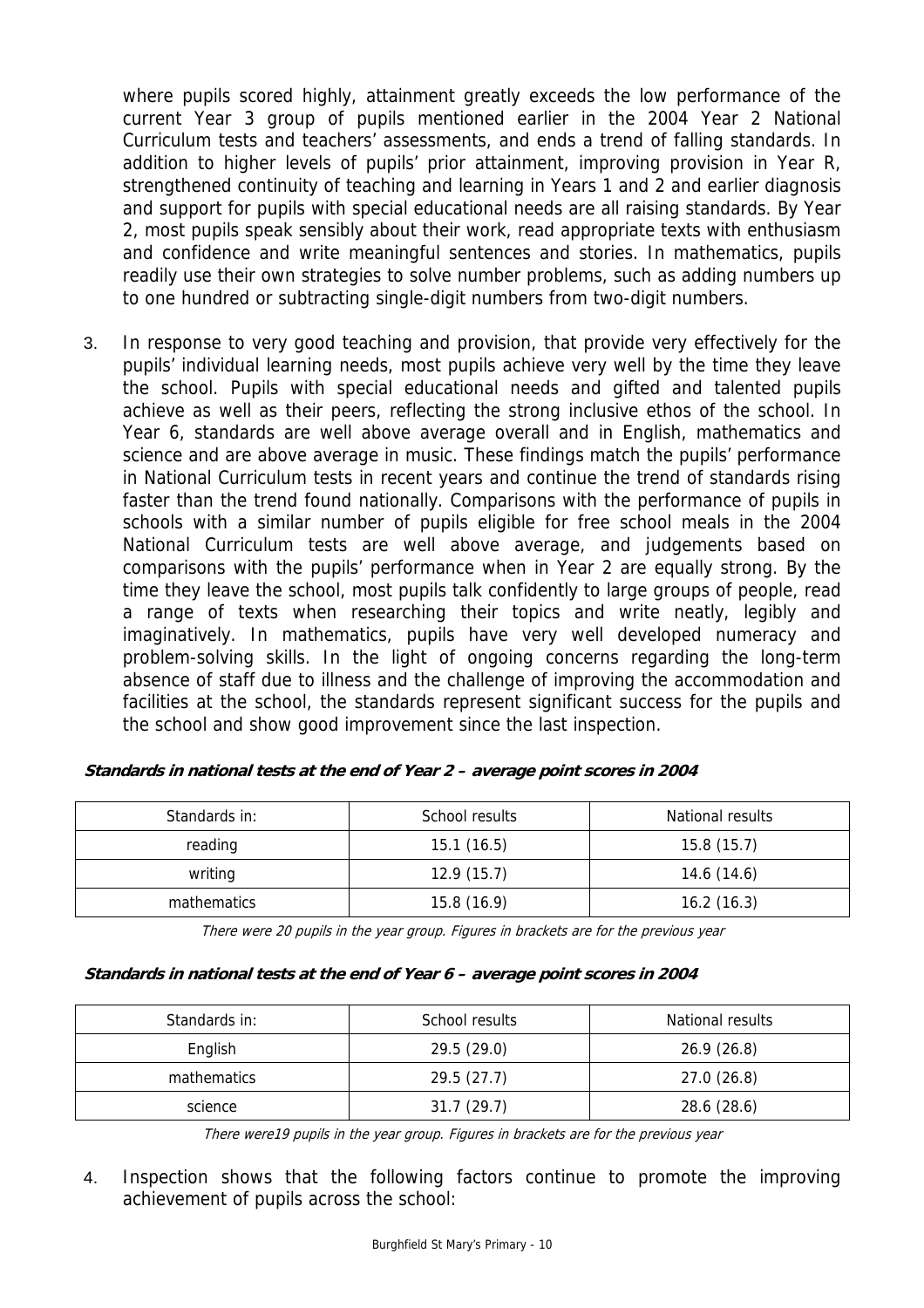- The inspirational leadership of the headteacher and her innovative and very effective development of the school that promotes the warm team commitment of talented staff, sustains an inclusive ethos which values pupils and their contributions and encourages very effective learning.
- Very effective teaching and learning strategies that are informed by very accurate assessments of the pupils' progress, ensure optimum challenge for the pupils and ensure very effective achievement for all pupils from the full range of prior attainment.
- A strong and continued emphasis on promoting the pupils' independence in learning that comes to fruition in a very impressive manner in Year 6, where pupils demonstrate very mature and effective investigative skills which enable them to reach high standards.
- 5. The school enriches the curriculum to promote creativity and interesting learning opportunities, for example, through using information and communication technology (ICT). Inspection also shows that that standards continue to rise as pupils build cumulatively on their previous skills.

## **Pupils' attitudes, values and other personal qualities**

Pupils' attendance is very good. Pupils' punctuality, attitudes and behaviour are good. Their spiritual, moral and social development is very good, and their cultural development is good, making personal development very good overall.

## **Main strengths and weaknesses**

- The pupils' spiritual, moral and social development is a strength of the school because of the very good ethos and values promoted.
- Inclusion is very good because the school actively encourages the pupils' good relationships and very good racial harmony.
- The children's personal, social and emotional development is very good.
- Attendance is very good, reflects the school's very effective strategies for promoting attendance and has a beneficial impact on pupils' learning.
- Whilst the behaviour of the vast majority of pupils is very good, a core minority bring with them significant behavioural problems, which are addressed individually and very effectively.

## **Commentary**

6. Pupils like school, particularly because of their friendships and opportunities to learn. These flourish because of the characteristic spirit and beliefs of the school community that are expressed and taught so successfully in the provision for the spiritual, moral and social development. This was clearly seen in a very good assembly. The very well developed approach to teaching and developing an awareness of the Christian philosophy and the understanding of other religions in the attitudes and behaviour of pupils shows that spiritual, moral, social and cultural education clearly underpins the work of the school. This promotes good relationships and excellent cultural relations, because all members of the school are fully embraced and valued as part of the whole.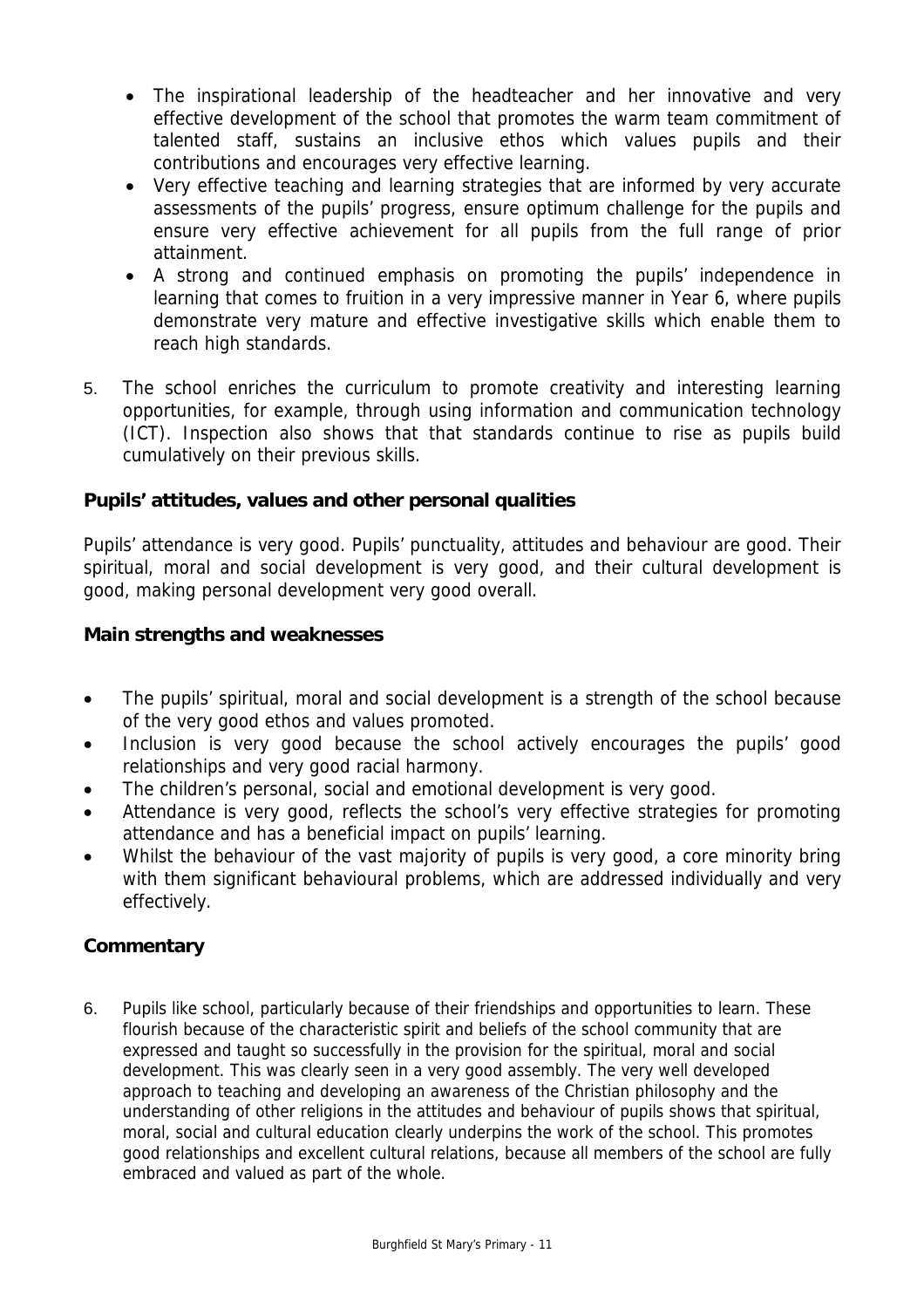#### **Attendance in the latest complete reporting year (%)**

| Authorised absence |     |  | Unauthorised absence |    |  |
|--------------------|-----|--|----------------------|----|--|
| School data        | 4.0 |  |                      |    |  |
| National data      | h.  |  | National data        | 14 |  |

The table gives the percentage of half days (sessions) missed through absence for the latest complete reporting year.

- 7. Attendance is very good because pupils want to be in school and the school works hard to discourage holidays in term-time, other than in exceptional compassionate circumstances. As a result, attendance has improved very well over recent years. Pupils arrive punctually at the start of the school day and for lessons and this is a positive influence on their attitudes and learning.
- 8. The vast majority of pupils behave very well, but a minority of pupils with emotional needs throughout the school bring with them significant behavioural problems. The school uses initiatives tailored to meet the needs of the individual very well, but is hampered on occasion by problems of access to outside agencies for those who require it. Children in Year R receive very warm and effective support for their personal, social and emotional development. As a result, they behave very well in lessons and enjoy supportive relationships. Exclusions are rare and are only used in extreme circumstances and when absolutely appropriate. They are used with great care to involve parents and give a respite to the class. Break-times and lunchtimes are much appreciated because of the high quality of play facilities to be enjoyed with others and because pupils approve of the catering arrangements. The excellent behaviour of a number of pupils in assisting their peers, for example, older pupils caring for younger pupils, is a noteworthy feature of the school.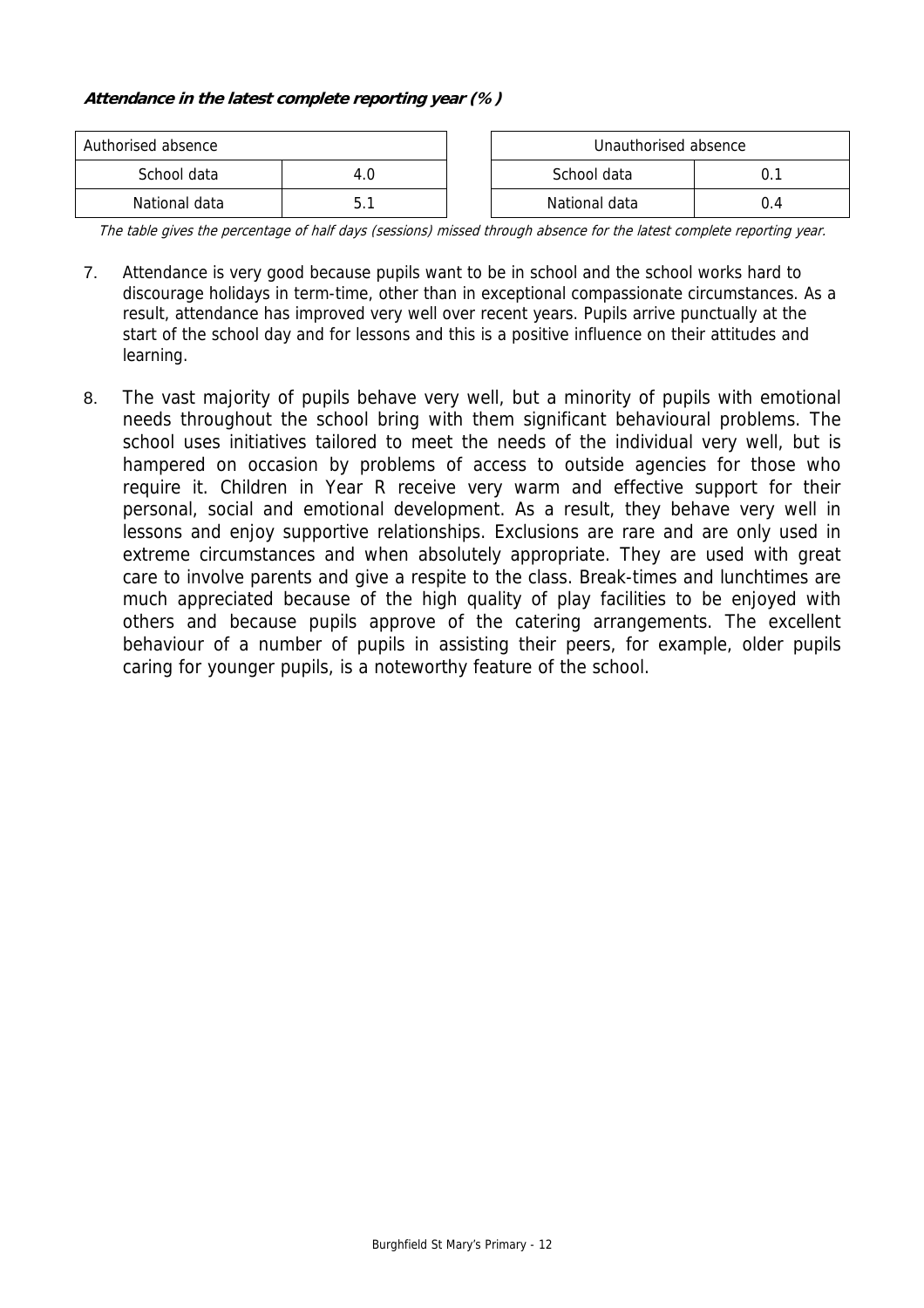**Ethnic background of pupils Exclusions in the last school year**

| Categories used in the Annual School Census | No of pupils<br>on roll | Number of<br>fixed<br>period<br>exclusions | Number of<br>permanent<br>exclusions |
|---------------------------------------------|-------------------------|--------------------------------------------|--------------------------------------|
| White - British                             | 122                     |                                            |                                      |
| White – any other White background          | h                       |                                            |                                      |
| Mixed - White and Black African             |                         |                                            |                                      |
| Mixed – any other mixed background          |                         |                                            |                                      |
| Black or Black British - African            |                         |                                            |                                      |

The table gives the number of exclusions, which may be different from the number of pupils excluded.

# **QUALITY OF EDUCATION PROVIDED BY THE SCHOOL**

The school provides a very good quality of education. Teaching and learning and all other aspects that contribute to the pupils' achievement are very good; these include: the planned curriculum, the provision for the pupils' health and welfare and the school's partnerships with parents, other schools and the local community.

## **Teaching and learning**

Teaching and learning and the teachers' assessment of pupils' work are very good overall.

#### **Main strengths and weaknesses**

- Teachers and their assistants promote warm relationships with the pupils and value their contributions. This encourages pupils, lifts their self-esteem and aids learning.
- The teachers assess the pupils' work and progress very carefully and therefore know their pupils very well. They use this knowledge to inform teaching and learning to very good effect.
- The quality of teaching is particularly effective in Years 5 and 6, especially in promoting pupils' independent learning.
- Teachers include and challenge all pupils equally successfully.
- Ongoing long-term staff illness and limited accommodation have constrained the effectiveness of teaching on occasion but the school has been skilful and successful in minimising the impact on pupils' learning.

## **Commentary**

#### **Summary of teaching observed during the inspection in 26 lessons**

| Excellent | Very good | Good | Satisfactory | Unsatisfactory | Poor | Very Poor |
|-----------|-----------|------|--------------|----------------|------|-----------|
|           | 10        |      |              |                |      |           |

The table gives the number of lessons observed in each of the seven categories used to make judgements about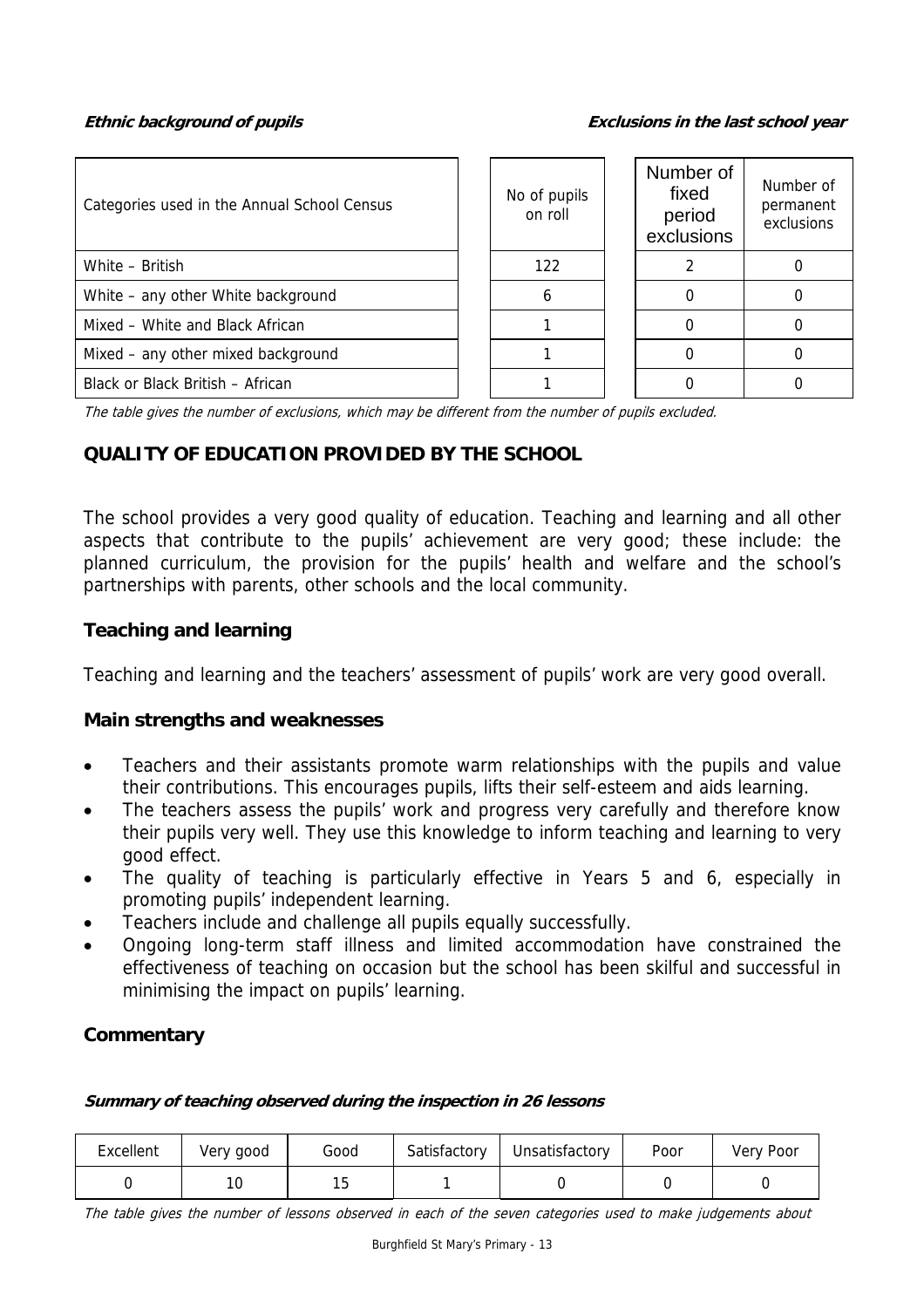#### lessons.

- 9. The quality of teaching and learning in the school has improved significantly since the last inspection and it is now very good overall. Teaching in over a third of the lessons seen was very good and teaching in almost all other lessons was good. This high level of consistently effective teaching promotes the pupils' very good achievement cumulatively. Teaching and learning are good in Year R and are very good in Years 1 to 6. Teaching and learning strengthen in Year 6 because the teacher encourages the pupils to show more mature attitudes to their work. As a consequence, their interest is raised and their concentration and learning are sharpened. The quality of teaching is very good in English, mathematics and music and it is good in science. The scope and range of this inspection did not enable judgement of the overall quality of teaching in other subjects, but good and very good lessons were seen in most subjects.
- 10. Key features of most lessons observed during the inspection and their impact on pupils' learning included:
	- Consistent very good teaching of personal, social and emotional skills and a strengthening emphasis on developing the pupils' independent learning skills, which focuses the pupils' concentration, sustains their effort and gives very good impetus to their achievement. This was seen with very good effect in a mathematics lesson in Year 6, where the pupils' ability to solve problems was increased. In addition, pupils are increasingly involved in marking and evaluating their own work and this further develops the personal responsibility and ownership that enrich their learning.
	- The teachers use and deploy learning support assistants, such as the nursery nurse and other adult helpers, very effectively. The close support given to the pupils lifts their confidence and self-esteem and enables them to confront new challenges with enthusiasm. This was evident in all classes and was seen to good effect in a physical education/drama lesson in Year R, where the nursery nurse and learning support assistant collaborated warmly in the value they gave to children's ideas and the ensuing positive impact on their learning.
	- Teachers know a great deal about their pupils because they assess the pupils' work very effectively and use this to inform teaching and learning. Assessment, including marking of work and evaluating pupils' responses, is an integral part of the lessons across the school. This enables teachers to challenge the pupils to an optimum level through careful, focused questioning and thereby promotes very good learning. This was evident in most English and mathematics lessons seen and underpins the pupils' very good achievements in these subjects.
	- All teachers promote practical approaches to pupils' learning very successfully. The use of counting apparatus in mathematics, the use of ICT for research purposes and the investigative opportunities offered in all science lessons, for example, reflect the strong and consistent approach given to this learning strategy. Outdoor learning resources, including for example, playground markings, climbing frames, quiet study areas, garden areas and the secure outdoor partially covered area for children in Year R, all represent significant ongoing improvements and developments designed to support the pupils' practical work.
- 11. The quality of teaching and learning in Year R is developing well and there is an increasing and beneficial development of children learning, with close adult support, by following their own ideas. Teaching and learning in Years 1 and 2 are strengthened by the close co-operation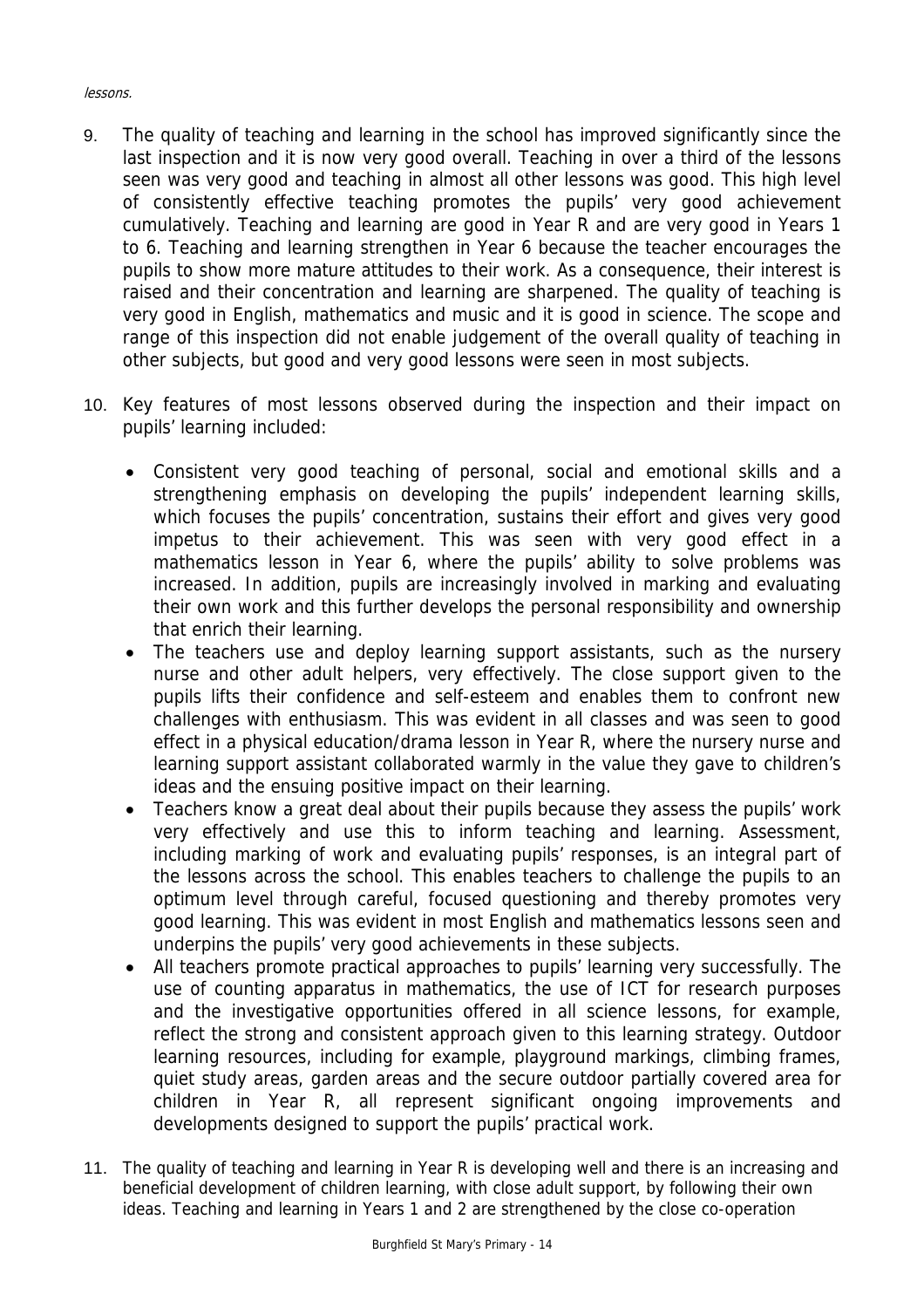between teachers and by their well-planned efforts to address pupils' needs. Teaching and learning in Years 4 to 6 are supported by the teaching of English and mathematics to pupils organised in ability groups; this helps teachers to challenge the pupils closely. Very occasionally pupils become over-excited at the beginning of lessons, for example in science, and need more support in preparing themselves for their lessons in order to focus their attention more closely.

12. The teaching of pupils with special educational needs has improved well since the last inspection. The headteacher, as co-ordinator, works closely with pupils, all staff and with outside agencies and parents. As a consequence, the teachers and learning support assistants know the pupils' needs very well. This enables them to ensure, through carefully considered individual educational plans, that targets for improvement are achieved and that pupils build very effectively on their previous learning. Gifted and talented pupils are supported with equal effectiveness and receive well-planned and very challenging support for their particular needs. The support given by the headteacher in mathematics and by the chair of governors in English are examples of this very good assistance.

## **The curriculum**

The school provides a very good broad and balanced curriculum. It is enriched very effectively by a wide range of extra-curricular activities. The accommodation is satisfactory overall and resources are good.

#### **Main strengths and weaknesses**

- The school is very good at ensuring equality of access and opportunity for all pupils.
- Extra-curricular provision is very good and makes a substantial contribution to pupils' learning.
- Preparation for the next stage of learning between Year 6 and the receiving secondary school is very good.
- Curricular provision for pupils with special educational needs is very good.
- The accommodation for the library and Year R, although satisfactory, has limited space.

## **Commentary**

- 13. The curriculum has been improved well since the last inspection. It is broad and balanced to meet all statutory requirements. It caters very well for the needs of the pupils. The curriculum for children in Year R (The Foundation Stage) has been introduced since the last inspection and it is developing well. Learning opportunities for children in Year R are appropriately based on the required areas of learning and planning is good. In Years 1 to 6, all subjects are taught in full accordance with the National Curriculum and schemes of work for each subject ensure that overall planning is very effective. The school has successfully implemented the national strategies for English and mathematics. Religious education is taught according to the locally agreed syllabus and collective worship is monitored carefully to ensure that the school meets its statutory obligations. Very effective links are made between subjects and this is done creatively, often through a series of topics.
- 14. All pupils have very good quality access to the curriculum and the school welcomes pupils with a wide range of educational needs. Pupils with special educational needs and gifted and talented pupils have their needs considered and met very effectively.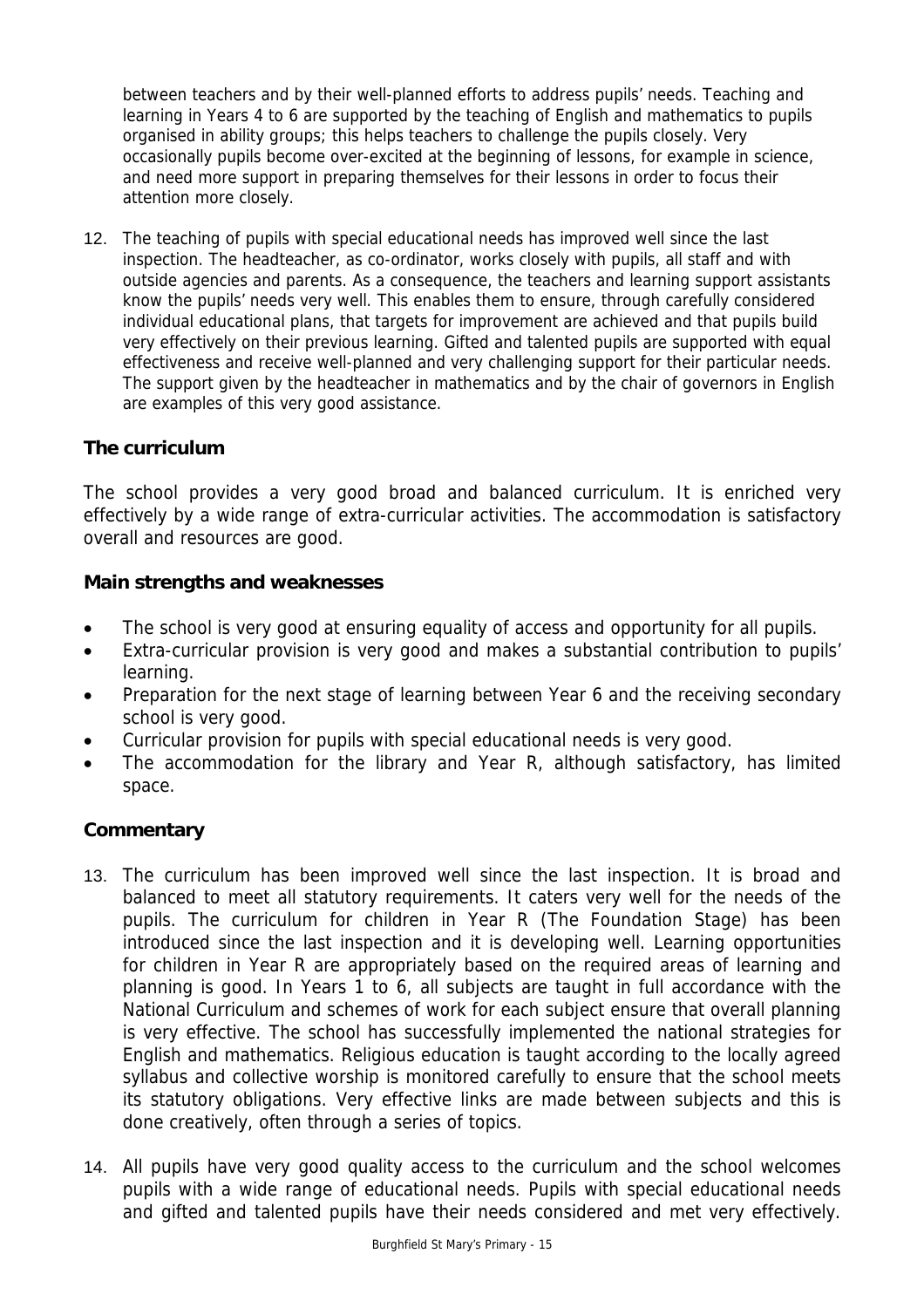Very good assessment procedures ensure that work is set at an appropriate level and enable pupils to progress in a systematic way. All staff are committed to ensuring that pupils perform as well as they are able and they provide sensitive support for pupils in their lessons and in the warm and caring ambience of the school community. Preparations for the transfer from the school to secondary education at the end of Year 6 are very good. Key members of staff at the secondary school visit pupils in their school and very effective links are established for teaching of science and modern foreign languages.

- 15. One of the school's strengths is its very good provision of extra-curricular activities, which makes a substantial contribution to pupils' good attitudes to learning and to their good standards of behaviour. The provision is very well organised, with a wide range of sporting and musical activities and opportunities for learning outside the school day. Music is a particular strength, with large numbers of pupils enrolling to attend the school choir and to undertake instrumental tuition. A very strong feature of the school's learning programme is the teaching of several modern foreign languages.
- 16. The planned curriculum for the pupils' personal, social and health education is very good. There is a detailed scheme of work that supports the school's careful planning for this area of the curriculum. Sex education and drugs awareness are addressed through the personal, health and social education programme and science curriculum and they are taught in the context of a healthy lifestyle.
- 17. Overall, the match of teachers and support staff to the demands of the curriculum is good. There are sufficient teachers and teaching assistants with a very good range of qualifications to support pupils of a primary age. The accommodation is satisfactory overall. The school knows that, as the number of children seeking entry to the school increases, the Year R area will need to be increased to accommodate them. The school is also aware of the need to relocate the library provision closer to the classrooms to make it more accessible. Classroom displays are attractive and cheerful and outdoor provision is very good. Resources are good, but storage space is limited.

## **Care, guidance and support**

The school ensures the pupils' care, welfare, health and safety very well. It provides pupils with very good support, advice and guidance and involves them very well in its work and development. The school has very good procedures to take pupils' views into account.

#### **Main strengths and weaknesses**

- The care of pupils is very good reflects the school's work and motivation to the benefit of learning.
- The pastoral and academic support for pupils is very good because it is carefully recorded and tailored to the needs of individuals.
- Pupils are engaged in the work of the school very well through a very effective school council.

## **Commentary**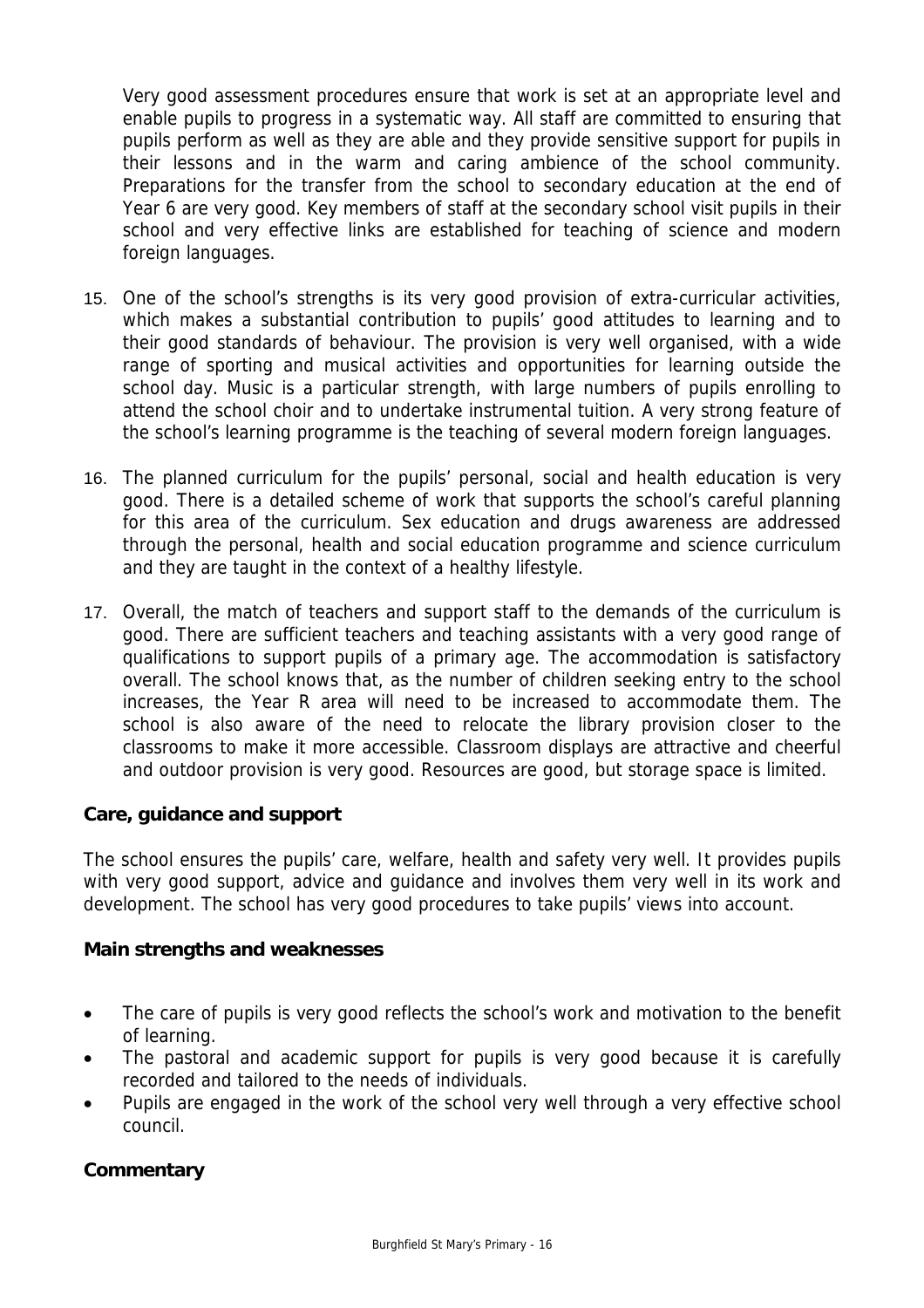- 18. The provision for the care, guidance and support given to the pupils has improved well since the previous inspection. The care of individual pupils is central to the work of the school, so that all pupils are very well known by staff, enabling them to address pupils' needs in a focused and appropriate way that benefits their learning. Pupils are very positive about the school because they feel very well supported and cared for. Comprehensive and very effective arrangements for child protection are in place and health and safety arrangements are well thought through and promoted. The school, parents and other agencies, when available, work together very effectively. However, the very limited access to an educational psychologist and the mental health team for a small number of needy pupils is a concern. The school works very hard to ensure the needs of all pupils are addressed and is very imaginative and effective in addressing them. Bullying is not an issue because pupils and parents are confident in the very effective way it is handled.
- 19. Teachers have a comprehensive understanding of pupils' achievements and how to promote them because of the very good pastoral and academic support for pupils. Very good recording and promoting of these ensures that specific needs are considered and met very well, so that learning is enhanced. Children in Year R are well supported by very good induction arrangements. Close links throughout the school and with other schools ensure smooth transitions through and from the school. Provision for pupils with special educational needs is very good. Children's needs are identified very early and are helped by carefully and very effectively constructed individual educational plans. All staff, including a very good number of learning support assistants, give warm and very beneficial support that enables pupils to be fully included.
- 20. Pupils are given very good opportunities to put forward their views through the school council, an elected group of pupils that is a very effective discussion forum. Pupils express their views thoughtfully and responsibly because they know that even their most ambitious ideas are taken seriously. Pupils learn much through being fully involved in the outstanding research and outcomes of some of these ideas and the excellent school play facilities are a tribute to this and the strong working partnership the school maintains with pupils. This makes a very effective contribution to their personal development and this is clearly seen as they progress through the school to become very socially responsible and mature young people.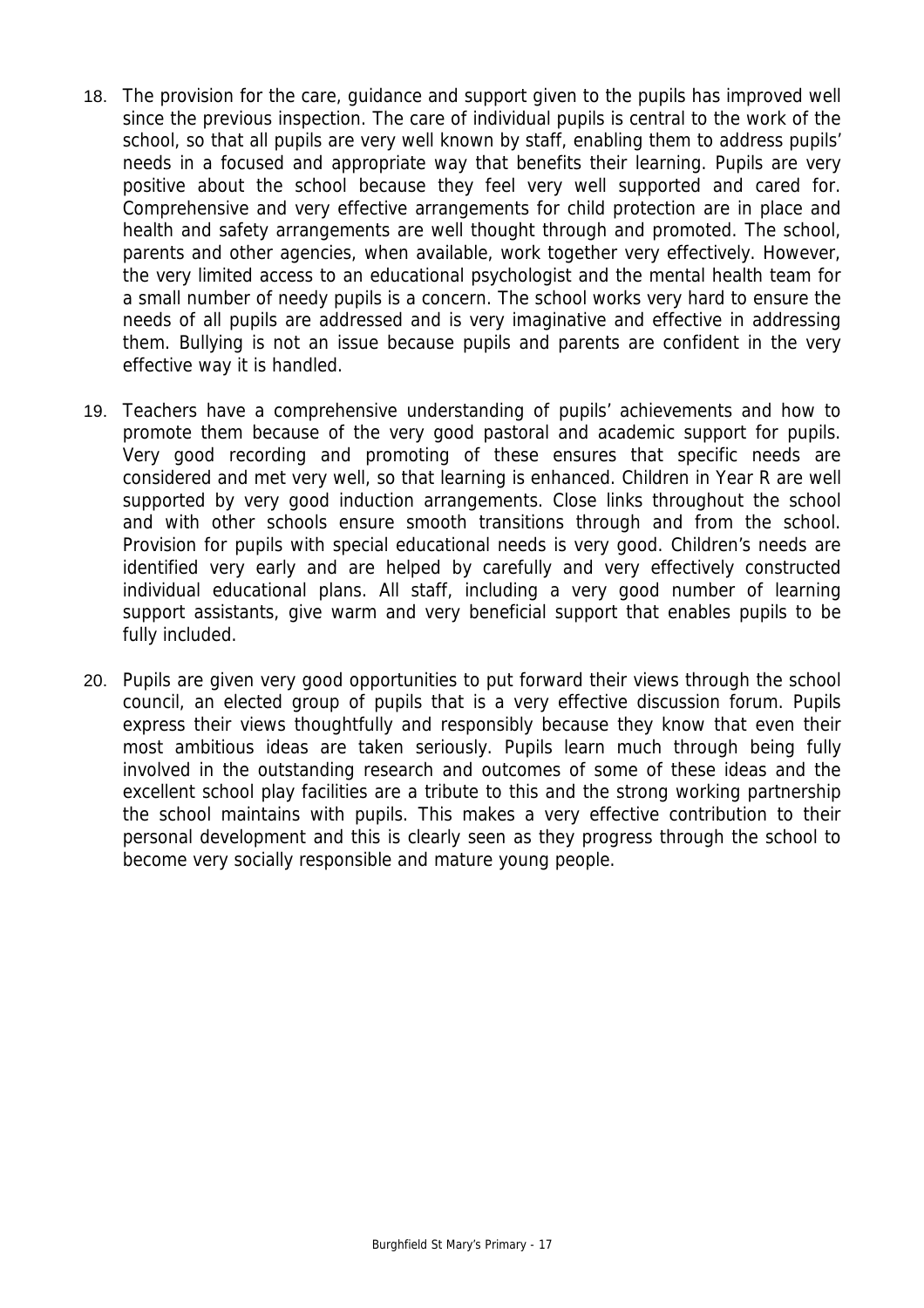## **Partnership with parents, other schools and the community**

Links with parents, the community, and other schools and colleges are all very good.

#### **Main strengths and weaknesses**

- Links with parents are very good because the school works hard to involve them fully as partners in their child's learning.
- Links with the community, other schools and colleges are very good and they make a very valuable contribution to the work of the school in helping pupils' learning.

## **Commentary**

- 21. The school's partnerships with parents, other schools and the local community have improved well since the last inspection. Parents are very appreciative of the work of the school and value their partnership with it. Because of the high quality of the information they receive and the approachability of the school, all parents who are able support their child's learning well and contribute to higher standards. Parents feel a strong sense of partnership because of mutual respect, trust and confidence in the school. Parents are very supportive of the school and value its work, particularly the high standard of care they know their child receives. Parents value the excellent inclusion for children who had previously experienced unhappy schooling elsewhere, and now feel so valued.
- 22. Very good business links are very helpful in supporting the work of the school and its management. From the provision of soccer coaches to facilitating science fairs, local organisations provide highly productive links that enrich learning.
- 23. The school has very productive links with local schools and colleges and these have a reciprocal and beneficial impact on pupils' learning in all the schools involved. There are Year 11 referees from the local secondary schools, and the local grammar school gave valuable support for extension mathematics for one pupil and Latin for another. Co-ordinators in English, mathematics and science have link meetings and share resources to mutual benefit, enhancing the range of learning opportunities for pupils and enabling staff to share and extend their expertise with others. Care is taken to share information with schools about pupils and their needs to support a very successful transition.
- 24. The parents of pupils with special educational needs are fully consulted and work in harmony with the staff of the school and this has a very supportive impact on the pupils' learning. The headteacher, as co-ordinator, plays a very effective role in raising the confidence of parents and pupils and promotes the very effective partnerships that lift the pupils' aspirations.

#### **LEADERSHIP AND MANAGEMENT**

Leadership and management are very good overall. The personal leadership of the headteacher is excellent. There is a strong sense of teamwork between staff and governors and a clear focus on standards. Leadership of other key staff and governance are very good.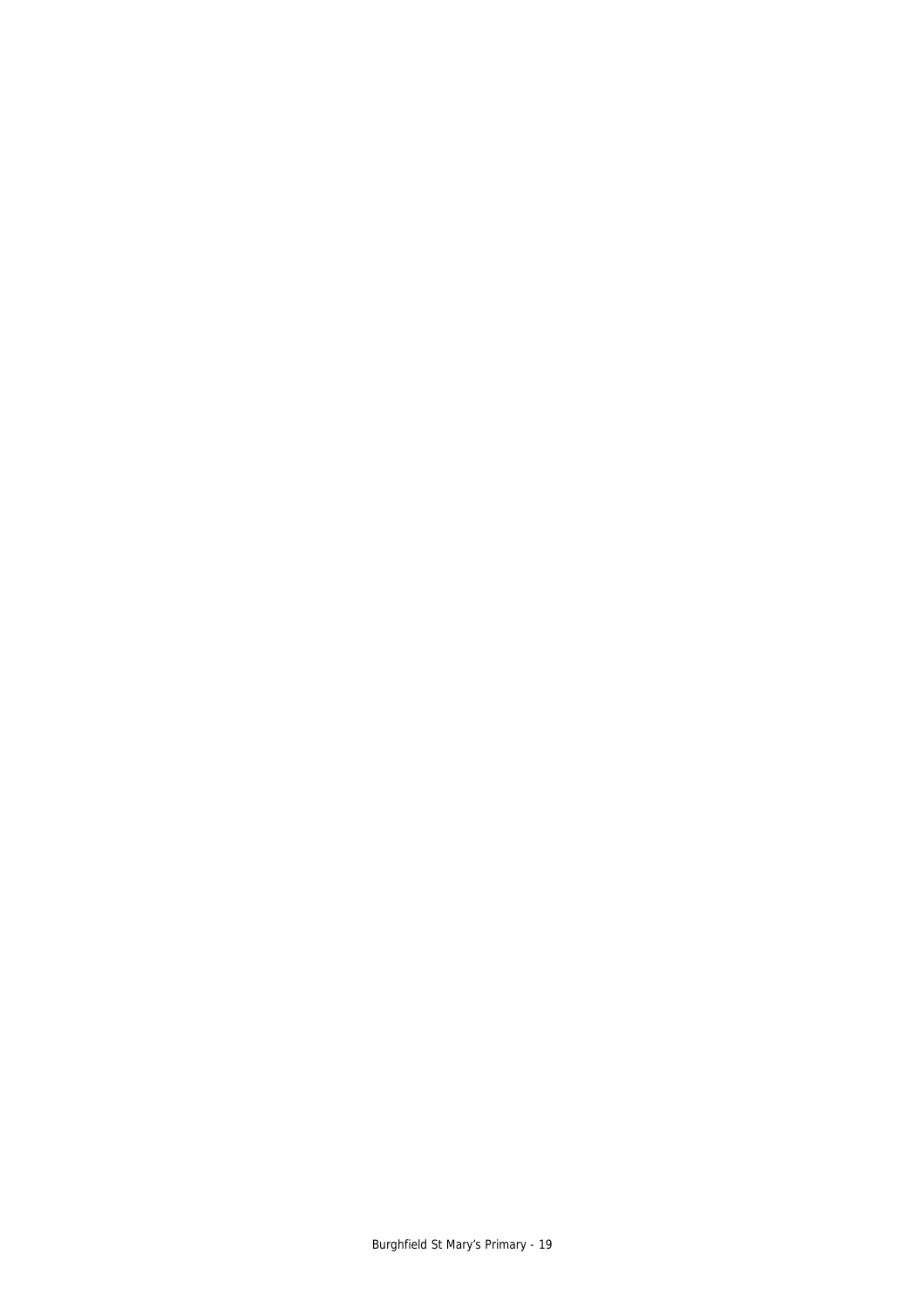#### **Main strengths and weaknesses**

- The headteacher provides excellent leadership.
- Knowledgeable staff work unstintingly for the school.
- There is a very clear vision shared by all for the continuing development of the school.
- Under the wise counsel of a vastly experienced Chair of Governors, the governing body fulfils its responsibilities very effectively.
- Financial management and control are very good.
- The school has comprehensive and regular self-evaluation procedures, which it puts to very good use.

## **Commentary**

- 25. The team approach to leadership and management has led to good improvement since the last inspection. The leadership shown by the headteacher is outstanding; she is totally committed to the school. She displays a crystal-clear vision and a sensitive awareness of purpose for raising standards. She leads by example in all respects, including her class teaching responsibilities. Her leadership is principled, well established and focused on ensuring equality of opportunity for all. The headteacher and other key staff, including the assistant headteacher, are aware of the barriers to learning that exist for many pupils and there is a very strong commitment to removing these barriers so that all pupils can achieve their full potential. For example, the school's approach to managing ongoing long-term illness of staff has not only bridged any gaps, but has also led to the innovative use of ICT to enrich pupils' learning. The partially covered outdoor area for children in Year R is another example of this innovative approach to solving problems in order to widen children's learning opportunities.
- 26. The school is very successful in its endeavours. This positive climate for improvement has come about through fitting leadership, modelled on the headteacher, who inspires confidence. The headteacher receives strong support from the assistant headteacher and staff are supported and challenged very effectively, so that morale is high. As a result, teamwork and leadership at every level are very good. This is illustrated by the very good co-ordination of the provision for children in Year R and by the strong and developing co-ordination of subjects. The headteacher is equally successful in her coordination of the provision for pupils with special educational needs. Furthermore, the staff demonstrate enthusiasm for teaching, are ambitious for their pupils and take pride in the pupils' consequent achievements.
- 27. The school has very good management systems in place. The senior management team meets regularly to consider emerging issues and to monitor the progress of the school improvement plan. The improvement plan is very clearly focused on raising standards, based on an analysis of performance and the needs of the school. It is a very well prepared document that clearly identifies planned areas for improvement, those responsible, resource implications, time-spans and success criteria. There is regular and productive monitoring of the quality of teaching by the headteacher. Performance management procedures are very well established. The school is successfully used as a placement for trainee teachers. The school rigorously compares its performance with those of other, similar schools. Standards of attainment and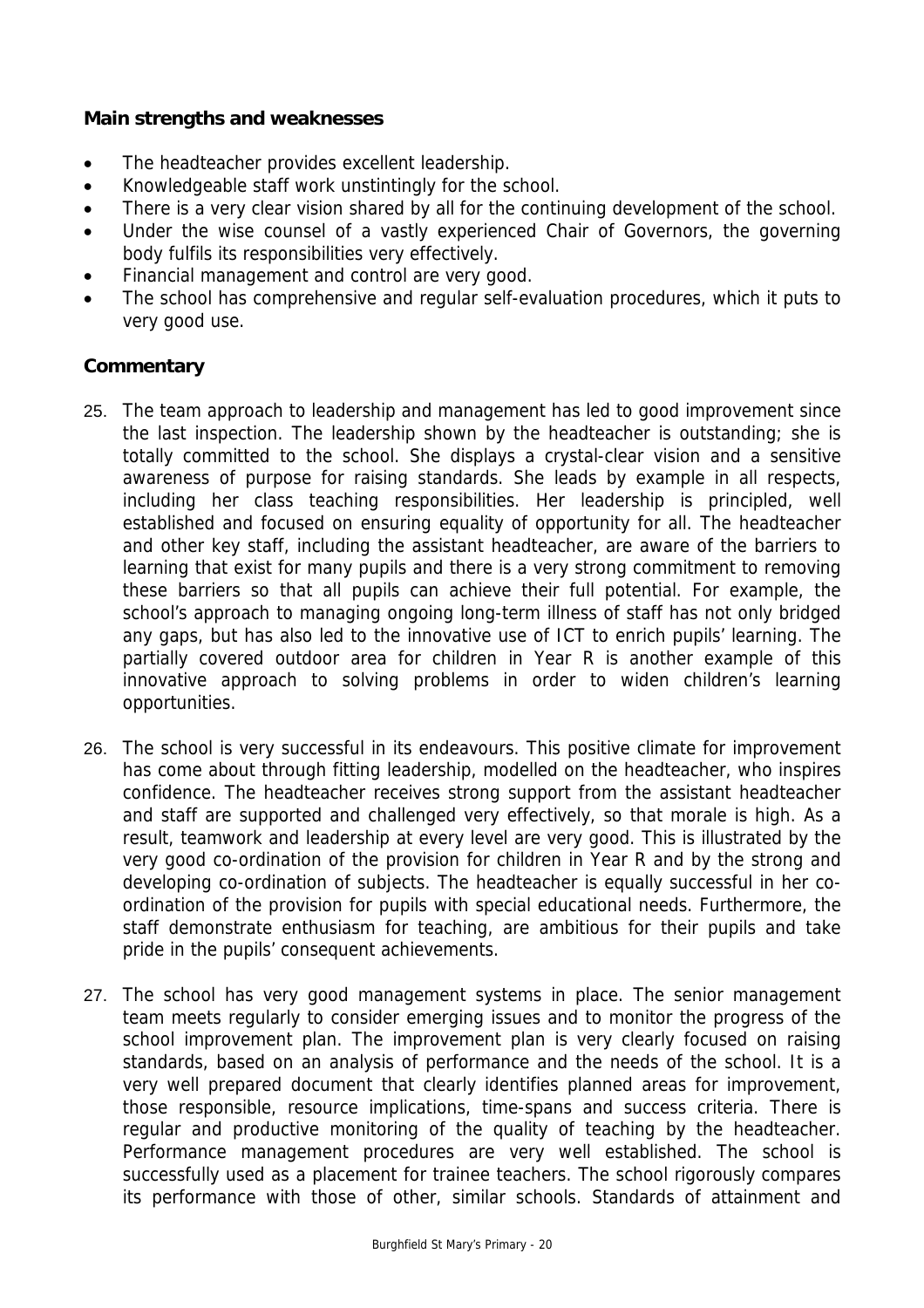progress made by pupils are closely monitored and evaluated. There has been good improvement since the last inspection in leadership and management.

28. Governance is very good and has improved well since the last inspection. Led very well by a wise Chair, governors support and work very effectively with the staff and fulfil their statutory obligations very effectively. They have been particularly effective in helping the headteacher in promoting the inclusive ethos of the school and in sustaining racial harmony. The governing body has played a supportive role in developing the school. The work of their sub-committees, for example, finance, and their thoughtful involvement in sustaining capable staff, have sustained improvement through significant periods of instability due to ongoing long-term sickness of staff. Governors are very well informed and involved and have a secure knowledge of the strengths and weaknesses of the school. They use this information very effectively to seek ongoing improvement, for example, in enriching the accommodation and facilities at the school. The developing and already effective provision, including innovative outdoor facilities for pupils in Year R, is a particularly good example of this ongoing improvement.

| Income and expenditure (£) |         | Balances (£)                                  |
|----------------------------|---------|-----------------------------------------------|
| Total income               | 361,402 | Balance from previous year<br>17.700          |
| Total expenditure          | 354,582 | Balance carried forward to the next<br>23,520 |
| Expenditure per pupil      | 2.540   |                                               |

#### **Financial information for the year April 2003 to March 2004**

29. Systems of financial management exhibit very good budgetary control and also reflect the accuracy of the school's educational priorities. The school applies the principles of best value and uses its resources very effectively. The school's very precise management of finances related to long term staff illness demonstrates this very clearly. Overall, the pupils' very good achievement in response to the school's strong provision represents very good value for money and is another improvement since the last inspection.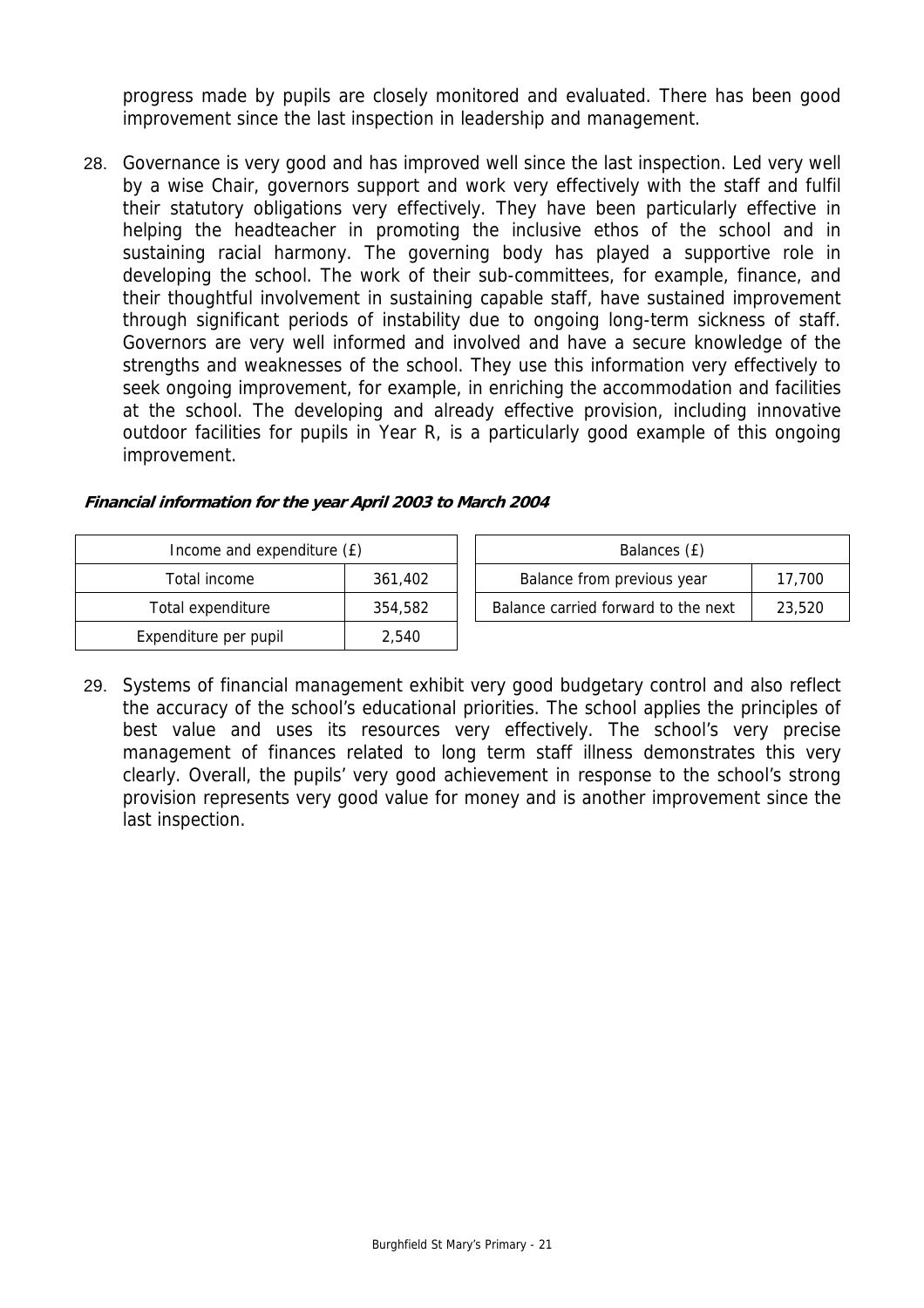## **PART C: THE QUALITY OF EDUCATION IN AREAS OF LEARNING AND SUBJECTS**

# **AREAS OF LEARNING IN THE FOUNDATION STAGE**

30. Provision for children in Year R, the Foundation Stage, is good. The designated outdoor areas are spacious and very well equipped. The recent addition of a 'tented' structure is a beneficial improvement that enables children to make good use of the area during inclement weather. It is also very useful in compensating for the limited indoor space that becomes less suitable when the second intake of children takes place in the spring term. This reflects the innovative and very effective leadership and management of this area of learning. Currently, children in Year R are taught with pupils in Year 1, but the teacher, nursery nurse and learning support assistants ensure that children are taught an appropriate curriculum. The provision for children in Year R has been much improved in recent years and continues to be developed well by the co-ordinator. Children are introduced to the school carefully and settle quickly into the school routines. Overall attainment on entry is broadly average, but very occasionally this can vary substantially. Good teaching enables all pupils to achieve well and, by the time they start Year 1 of the National Curriculum, most children are reaching the early learning goals in their communication, language and literacy and in their mathematical and physical development. Attainment in personal, social and emotional development is above average and reflects the warm and very effective support given to this area of learning.

## **PERSONAL, SOCIAL AND EMOTIONAL DEVELOPMENT**

Provision in personal, social and emotional development is **very good.** 

#### **Main strengths and weaknesses**

- The children enjoy school and learn well, because adults give very warm assistance and children are taught to respect each other's contributions.
- The children achieve very well and reach above average standards for their age in this area of learning by the end of Year R, because of the strong and consistent emphasis given to this area of the curriculum.

## **Commentary**

31. The very good teaching and close attention given to the children in this area of learning reflect the strong caring and inclusive ethos of the school. As a consequence, the children achieve very well and develop skills that are above those normally expected of this age. For example, the children enjoy and respect each other's contributions in discussions, share ideas readily and co-operate warmly during work and play. When their turn on the large wheeled toys comes to an end, most children happily allow others to have their turn and when they need support, as children with emotional and behavioural needs do, caring adults explain the reasons in a meaningful way that enables the children to understand. Within this inclusive ethos of learning, the children feel valued and welcomed; as a result, they enjoy coming to school and are happy and successful in their learning. This was clearly evident when children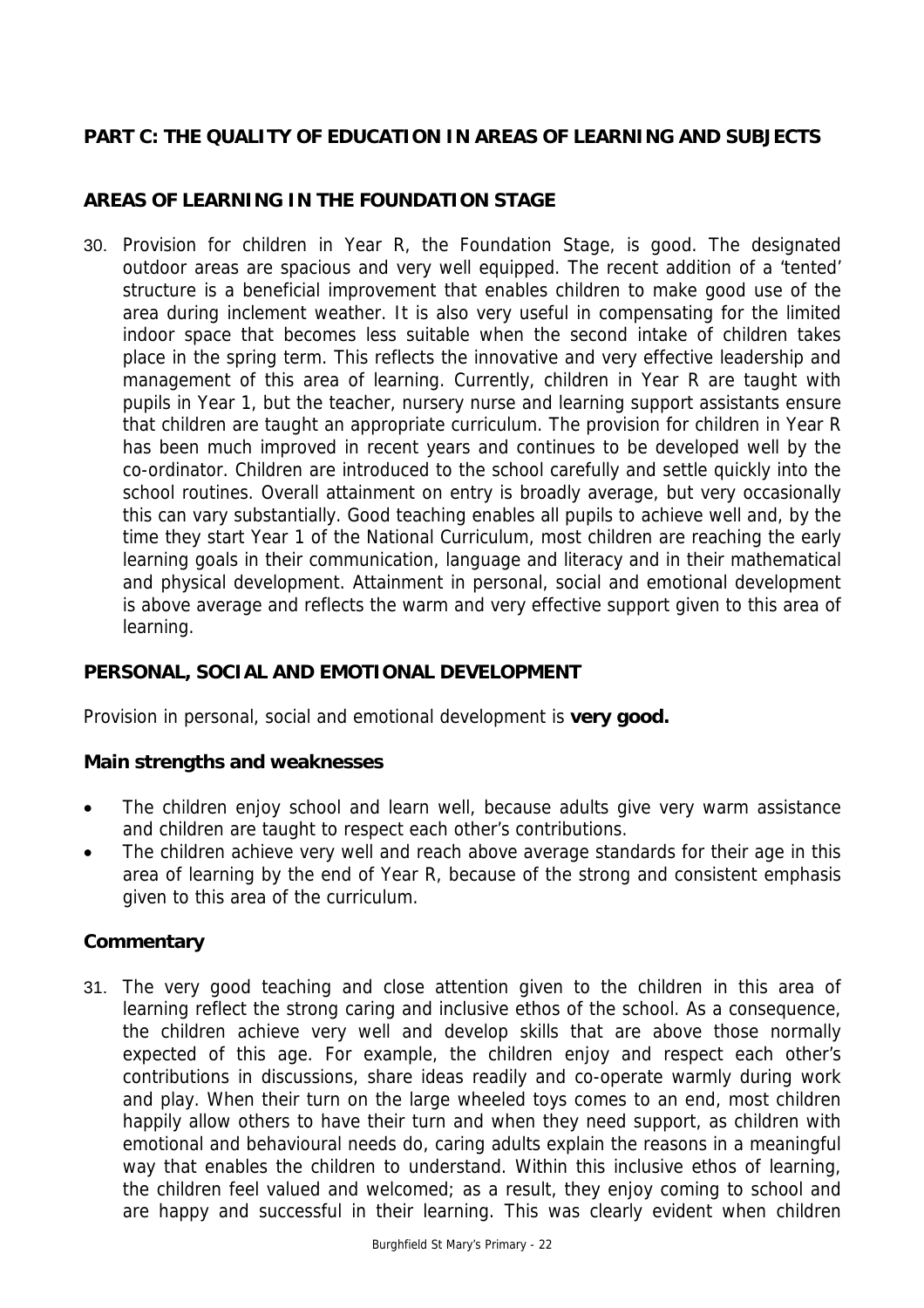were 'constructing' 'Noah's Ark' in the covered area. All adults present very good role models and the children learn from their example. Such consistent and very effective development of the children's skills in this area of the curriculum has an increasingly beneficial impact on the their future learning.

## **COMMUNICATION, LANGUAGE AND LITERACY**

Provision in communication, language and literacy is **good.**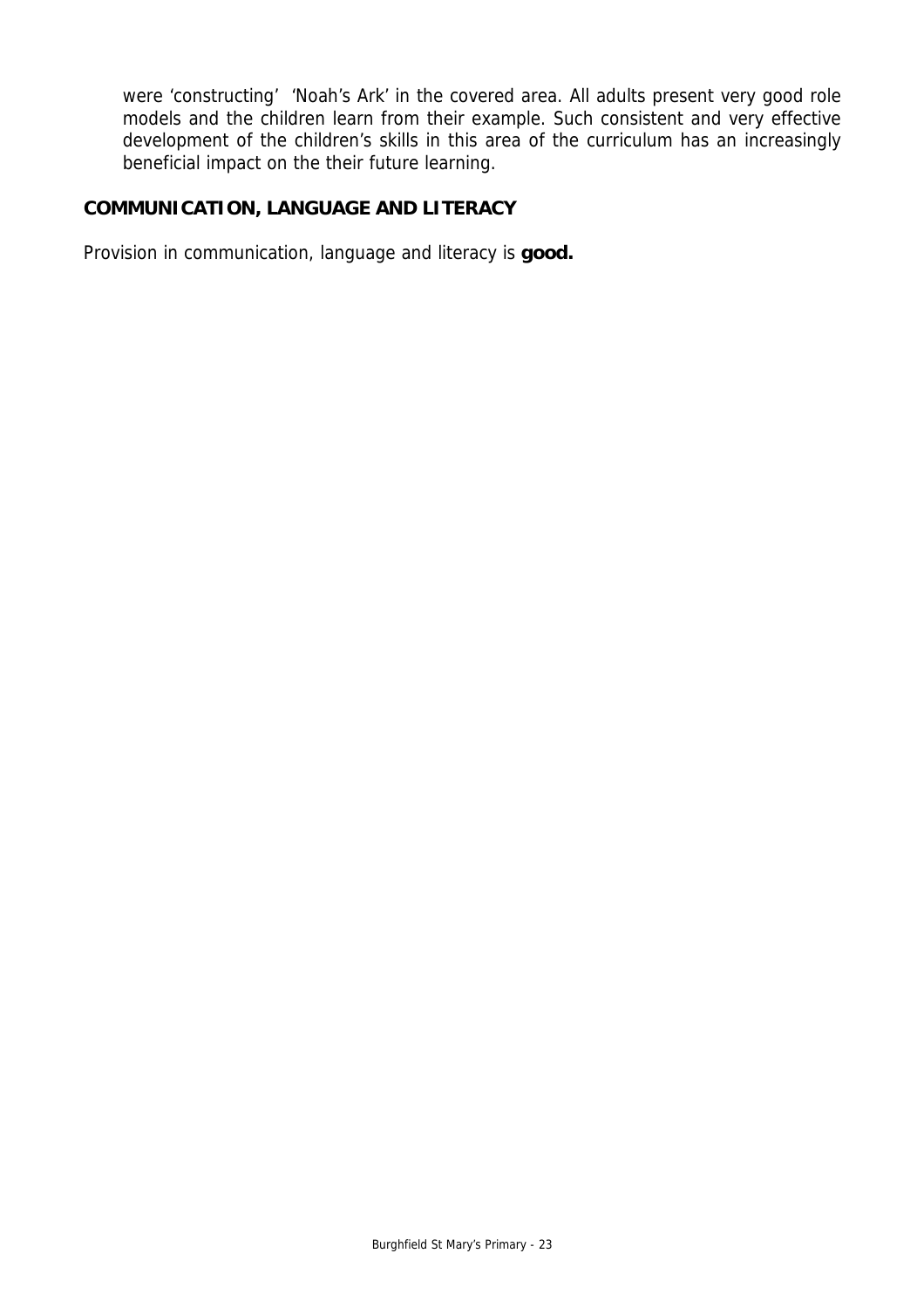## **Main strengths and weaknesses**

- The quality of teaching is good and all adults have a good knowledge and understanding of the needs of the children and use these well to develop their skills.
- Children achieve well; most reach the expected learning outcomes by the time they enter Year 1 and several exceed this level of attainment.
- Teachers are skilful in developing cross-curricular links and in making close connections with children's previous learning, thus helping their achievement.
- Occasionally there is scope to emphasise the development of the children's speaking skills more effectively.

## **Commentary**

- 32. Teaching and learning are good and the children achieve well to reach the early learning goals expected for this aspect of the curriculum. The teacher and assistants use praise effectively to encourage the children and develop the their ideas well through careful questioning. Children are given close support in extending their knowledge of letter sounds, for example, when using the newly created 'alphabet snake' painted on the playground. Adults use musical rhymes well to focus the children's attention and to develop their speech. Planned activities are used effectively to develop the children's speaking and listening skills, for example when role playing the making of 'Noah's Ark' in the covered area. Children are encouraged to work together and to share and communicate their ideas through role-play, as in the pretend 'Fire Station'. There is scope, at times, however, to use activities chosen by the children themselves as staring points to develop speech even more successfully.
- 33. The children's early writing skills are developed well by using whiteboards and by encouraging children to make lists, for example of the things they did at the weekend. As with promoting speech, however, the creation of lists from sources initiated by the children themselves, for example, the tools used when making their pretend 'Noah's Ark', would make learning more relevant to the children. The children's listening skills are developed consistently and well. Adults make good use of 'Big Books' such as 'The Story of Noah's Ark' and listening skills are supported strongly by the very good development of the children's personal, social and emotional skills. By the time they leave Year R, most children recognise initial sounds, use an appropriate range of words in their vocabulary and read short sentences. The children enjoy telling their own stories and retelling favourite tales. Children's writing shows that their formation of letters is developing effectively with some children writing meaningful sentences.

## **MATHEMATICAL DEVELOPMENT**

Provision for mathematical development is **good.** 

#### **Main strengths and weaknesses**

- Good teaching and learning enable the children to achieve well.
- The teacher and assistants use assessment very effectively to plan suitable activities to meet the needs of the children and this aids their learning.
- Teachers and assistants are diligent in ensuring that the children's learning is strengthened by many and varied opportunities to learn through practical activities.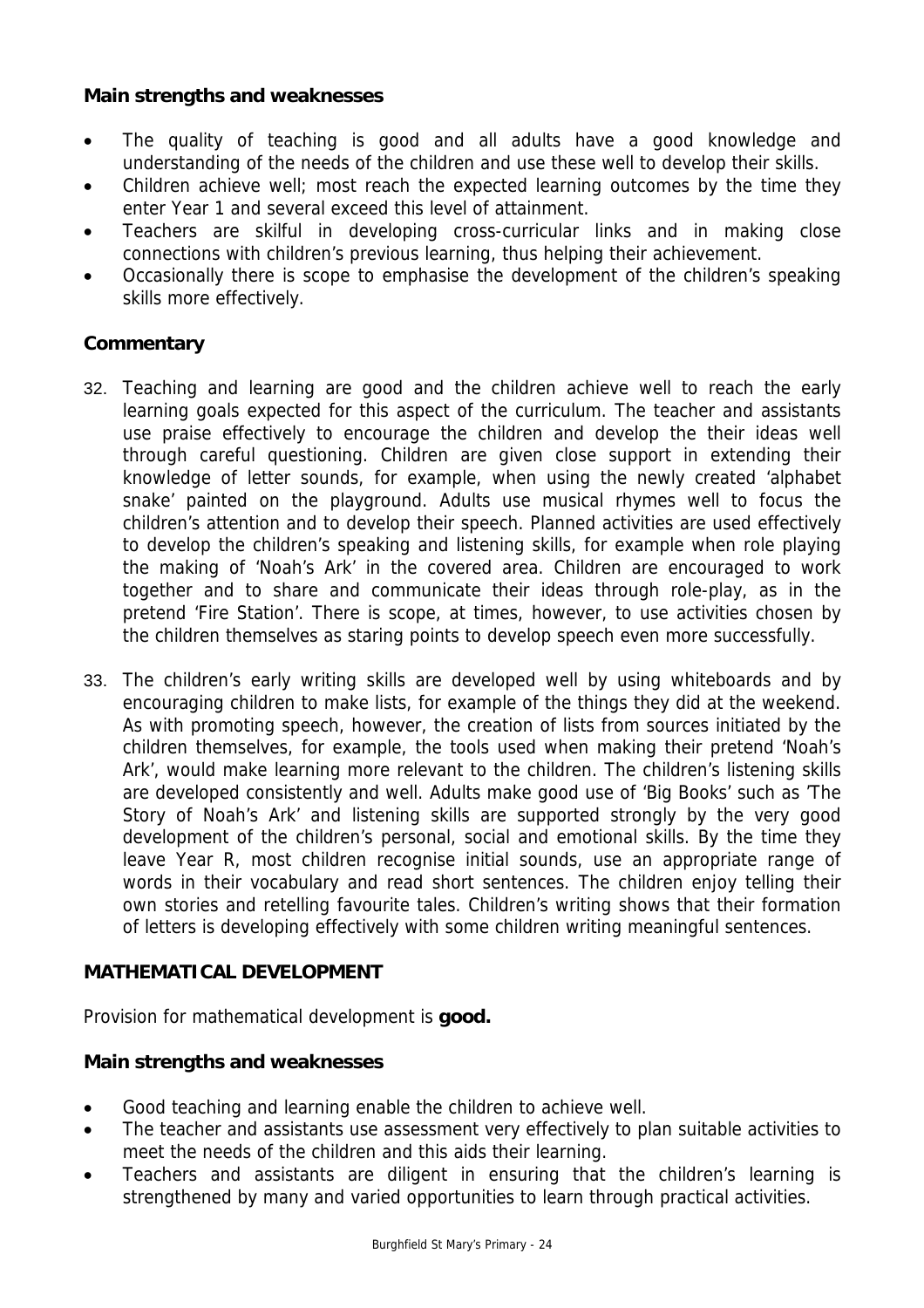## **Commentary**

34. Teaching and learning are good and the children achieve well to reach the expected early learning goals by the time they enter Year 1. Learning is firmly and effectively rooted in learning through first-hand experience, for example, using and counting the pairs of model animals as they enter 'Noah's Ark'. The teachers and assistants encourage the children to explain how they counted objects and use whiteboards effectively to develop the children's understanding of place value. All adults working with the children are careful to use and emphasise appropriate mathematical terms such as 'more than' and 'less than' and this aids the children's understanding. Numeracy skills are also encouraged effectively through counting rhymes and the planned use of mathematical games, such as snakes and ladders and number jigsaws. These frequent opportunities to count, to play with shapes and to measure using practical play equipment are successful in developing the children's skills. The children's learning is also enriched by the teachers' consistent and carefully planned use of ICT.

## **PHYSICAL DEVELOPMENT**

Provision for physical development is **good.** 

#### **Main strengths and weaknesses**

- Good teaching and learning lead to good achievement for all children.
- Innovative and well-organised facilities present a wide range of opportunities that enrich the children's learning.

#### **Commentary**

35. The good teaching and learning seen in this area of the curriculum are enriched by the very good range of resources available to the children and by the innovatively developed areas and accommodation provided. As a consequence, achievement is good and children reach the expected goals, with several exceeding them in this area of the curriculum by the time they leave Year R. The children use a good range of large wheeled toys enthusiastically as they pedal around the imaginatively created 'race track' on the playground. The children demonstrate the expected skills of balance, co-ordination and agility as they enjoy this activity. When using play saws, drills and hammers in the outdoor role-play 'ship-building' area, the children show similar levels of fine motor manipulative skills. These are also developed well when using computer keyboards and scissors, and when cooking. The children's drama and dance skills are developed well by a skilful nursery nurse when they visit the school hall. The space available in the hall is advantageous at this time of year when there is a small number of Year R children, but more restricted in the spring term when more children are admitted. Overall, this is much improved area of learning that is impacting with increasing success on children's learning.

## **KNOWLEDGE AND UNDERSTANDING OF THE WORLD AND CREATIVE DEVELOPMENT**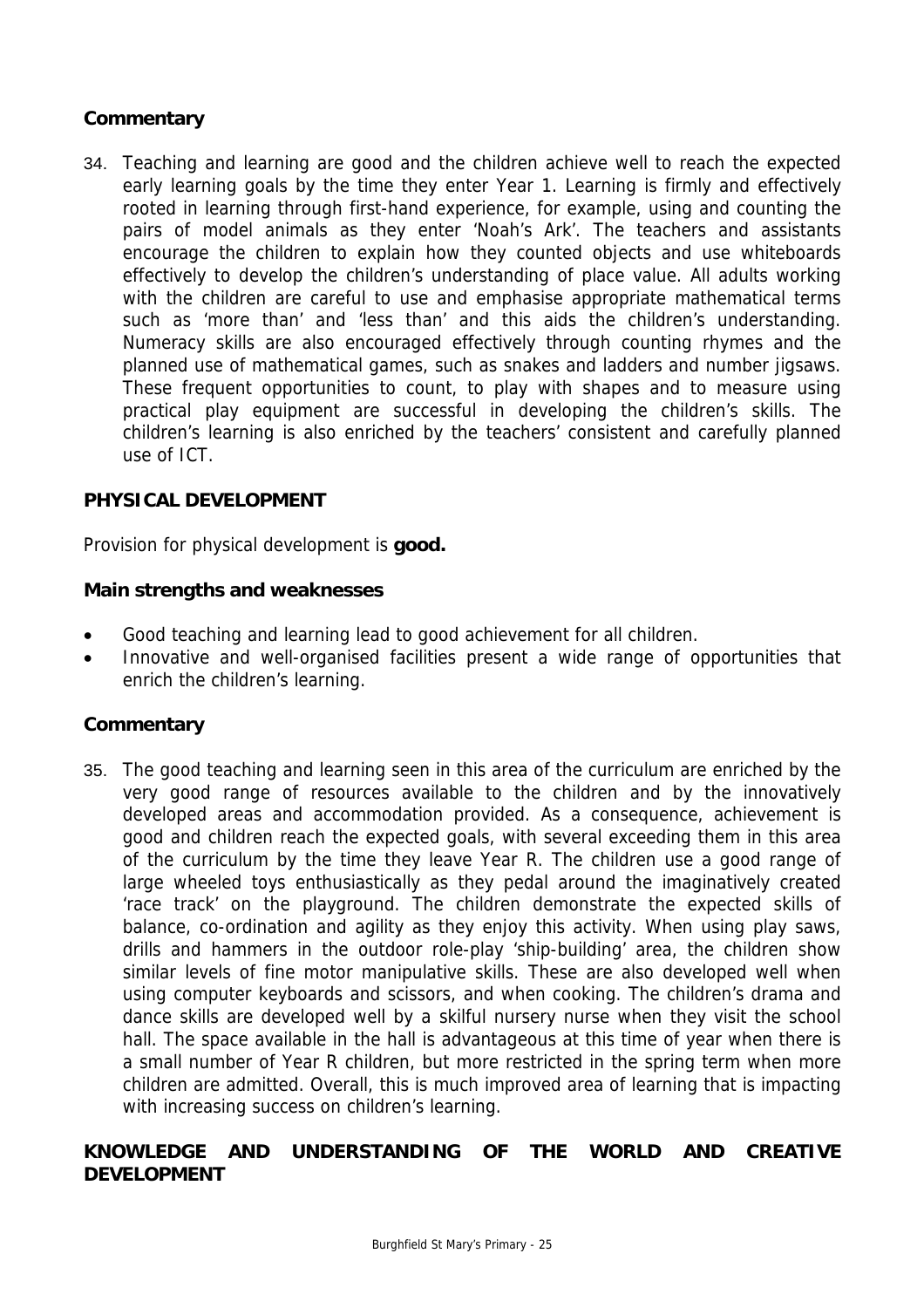The scope of this inspection did not enable the making of overall judgements of the provision or standards in these areas of learning.

- 36. In **Knowledge and Understanding of the World**, the children make good use of a wide range of resources to aid their learning. Computers are used frequently to assist topic work. The children are encouraged to explore the school environment and to develop their musical and drama ideas by using a good range of percussion instruments. All adults working with the children have very good levels of knowledge and experience and use these well to enrich the children's learning, for example when cooking. The teacher makes good links with whole-school assemblies to develop the children's cultural and religious awareness. Science is given a strong focus and learning is developed through practical activity. The children often work closely with Year 1 pupils, for example when investigating pushing and pulling.
- 37. In **Creative Development**, children experience a broad range of well-planned activities. These include cookery and singing musical rhymes to develop their numeracy skills and to focus their attention when changing activities. The children are encouraged to dress up in costumes to enrich their role-play learning, for example by wearing firemen's uniforms and helmets. The children's creativity is also developed by plentiful opportunities to draw and paint pictures of favourite storybook characters such as 'Elmer the Elephant' or by using 'painting' software on the computer.

## **SUBJECTS IN KEY STAGES 1 and 2**

## **ENGLISH**

Provision in English is **very good.** 

#### **Main strengths and weaknesses**

- Very good leadership and management support good teamwork and consistency of approach, resulting in very good achievement.
- Provision has improved well since the previous inspection.
- Teaching and learning are very good.
- Pupils have good attitudes to learning and to work.
- The location and space available for the library constrain its impact on pupils' learning.

#### **Commentary**

38. After a couple of years of above average standards, results in the most recent National Curriculum tests showed that attainment by the end of Year 2 had fallen to below average. This was largely associated with the significant special educational needs of an atypical year group of pupils. Inspection findings show that pupils currently in Year 2 are now on course to attain above average standards. By Year 6, standards of attainment in listening, speaking, reading and writing are well above average, and they have improved considerably since the time of the last inspection. The school sets itself challenging targets and is meeting these through high expectations, very good quality management and the very good teamwork of the teachers.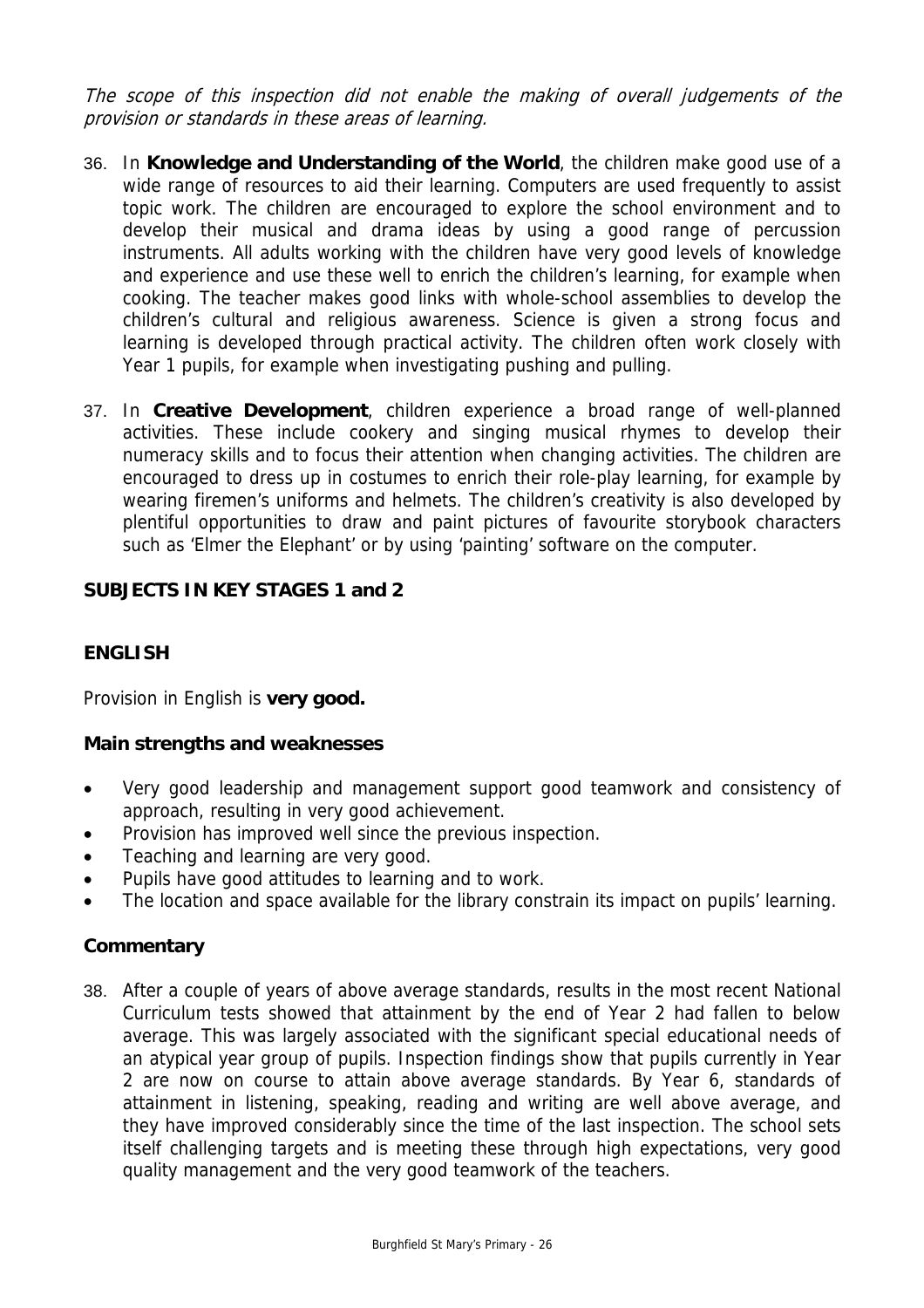- 39. High standards and very good achievement stem from very good curricular planning, improved systems for tracking and promoting each pupil's progress, and successful implementation of the National Literacy Strategy. The main reason, however, relates to the very good teaching at the school. Very good liaison between the teachers, the special educational needs co-ordinator and the subject co-ordinator results in appropriately challenging work that is planned for all levels of ability. In particular, there is very good support planned for those pupils whose attainment, by the school's standards, is a little below average, enabling them to achieve very well. Standards in writing are already improving as a result of the school assessing this aspect's relative weakness and putting in place appropriate strategies for improvement.
- 40. One of the particular strengths of the very good teaching is the way that teachers use high quality questioning to challenge the pupils and encourage them to think deeply. This impacts very well on the development of the pupils' literacy skills. Lessons are carefully planned and methods include a good range of activities that proceed at a good pace, maintaining pupils' interest. The pupils, for their part, want to succeed and strive to please their teachers. Group tasks are usually well matched to the needs of pupils with different levels of attainment. Pupils with special educational needs are particularly well supported by their teachers and by skilled learning support staff. Special provision is made for more able pupils through teaching in smaller groups. Teachers have consistently high expectations of pupils' work and behaviour and, consequently, pupils behave well and show good attitudes to their work. Very good relationships help especially to give pupils confidence when they speak and to concentrate and question responsively.
- 41. The subject is very well co-ordinated by the headteacher. Assessment strategies and their use are very good and the school is currently developing these even further. There is good use of information and communications technology to support the development of pupils' literacy, through the use of word-processing programs and 'PowerPoint' presentations.

## **Language and literacy across the curriculum**

42. The school places a good emphasis on literacy across the curriculum, and there are opportunities in several subjects to write in different forms. However, there is less extended and reflective writing than normally expected in most years. Opportunities are not always grasped to promote literacy skills to the full in some subject areas, for example in religious education, where pupils could reflect more in their writing about how religious belief can influence people's lives.

#### **MATHEMATICS**

Provision in mathematics is **very good**.

#### **Main strengths and weaknesses**

- Standards are well above average in Year 6 and achievement is very good.
- Standards are above average in Year 2, where achievement is good.
- Teaching and learning are very good.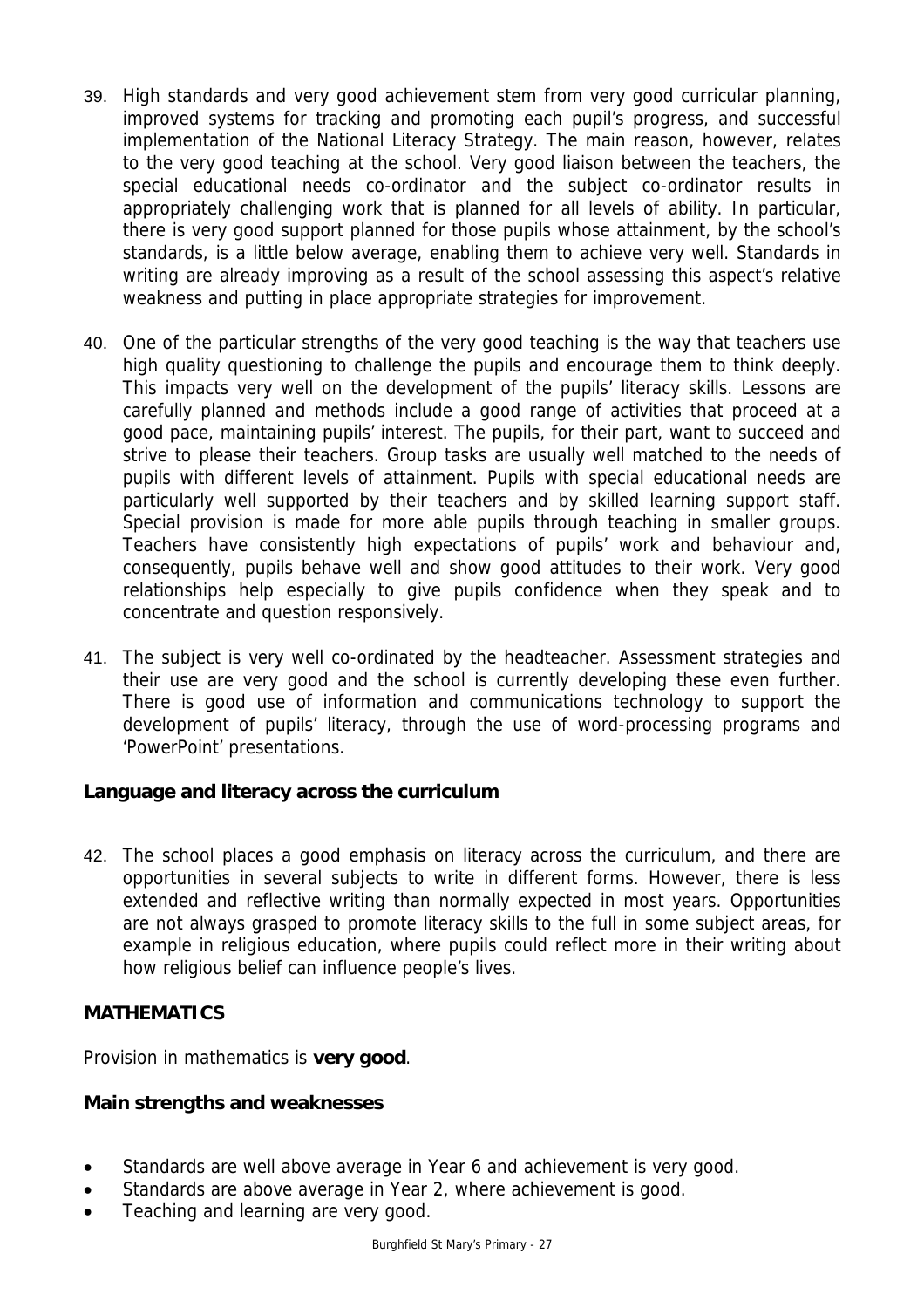- The subject is co-ordinated very effectively.
- A strong emphasis on problem-solving and learning through practical work enriches learning.
- Pupils develop their independent learning skills well as they move through the school and by Year 6 their ability to question and learn independently enables them to achieve high standards.

## **Commentary**

- 43. The quality of teaching and learning is very good and has improved well since the last inspection. Teachers are very knowledgeable and confident in teaching the subject and are particularly skilled in ensuring that pupils are challenged at an optimum level to promote ongoing achievement. Standards and provision have been improved well since the last inspection. Standards are above average in Year 2 and are well above average in Year 6. Pupils have consistently attained standards that are well above the national average in the Year 6 National Curriculum tests in recent years and these have also been well above the average found in similar schools. The below average standards reached by Year 2 pupils in the 2004 National Curriculum tests reflect the performance of a year group of pupils that contains a significantly greater number of pupils with learning needs than is normally found in the school. The above average performance of pupils currently in Year 2 reflects good achievement and a return to the standards seen in National Curriculum tests in 2002 and 2003. Overall, inspection findings show that pupils achieve well in Year 1 and 2 and very well in Years 3 to 6. Achievement is especially strong in Year 6, where consistent, very effective teaching and the pupils' own application of their improved problem-solving and independent learning skills enrich their learning.
- 44. Teaching has an increasingly successful impact on pupils' learning as they move through the school for the following reasons:
	- Very good questioning develops new learning from the pupils' current knowledge and understanding and helps to ensure a good pace to work in lessons.
	- Very effective day-to-day assessments of the pupils and their responses are used by teachers to present an achievable level of challenge and to build on pupils' knowledge and skills systematically.
	- Carefully planned and well-resourced learning opportunities promote practical learning through problem-solving and investigative approaches.
	- All adults working with the pupils promote warm relationships, value the pupils and their efforts and encourage pupils to develop independence and confidence in their learning.
	- Very effective use is made of ICT to strengthen the pupils' numeracy and datahandling and independent learning skills.
- 45. These aspects were seen to good effect in most lessons seen. For example, in Year 1 pupils were challenged with warmth and rigour when developing their number bonds to an above average standard by using mathematics games. Pupils' knowledge was advanced by singing number rhymes, using ICT software and by counting numbers obtained by using dice. The end-of-lesson 'plenary session' seen in Year 2 illustrated how the teacher used strong questioning to challenge the pupils in developing their own strategies to solve addition problems with confidence and to an above average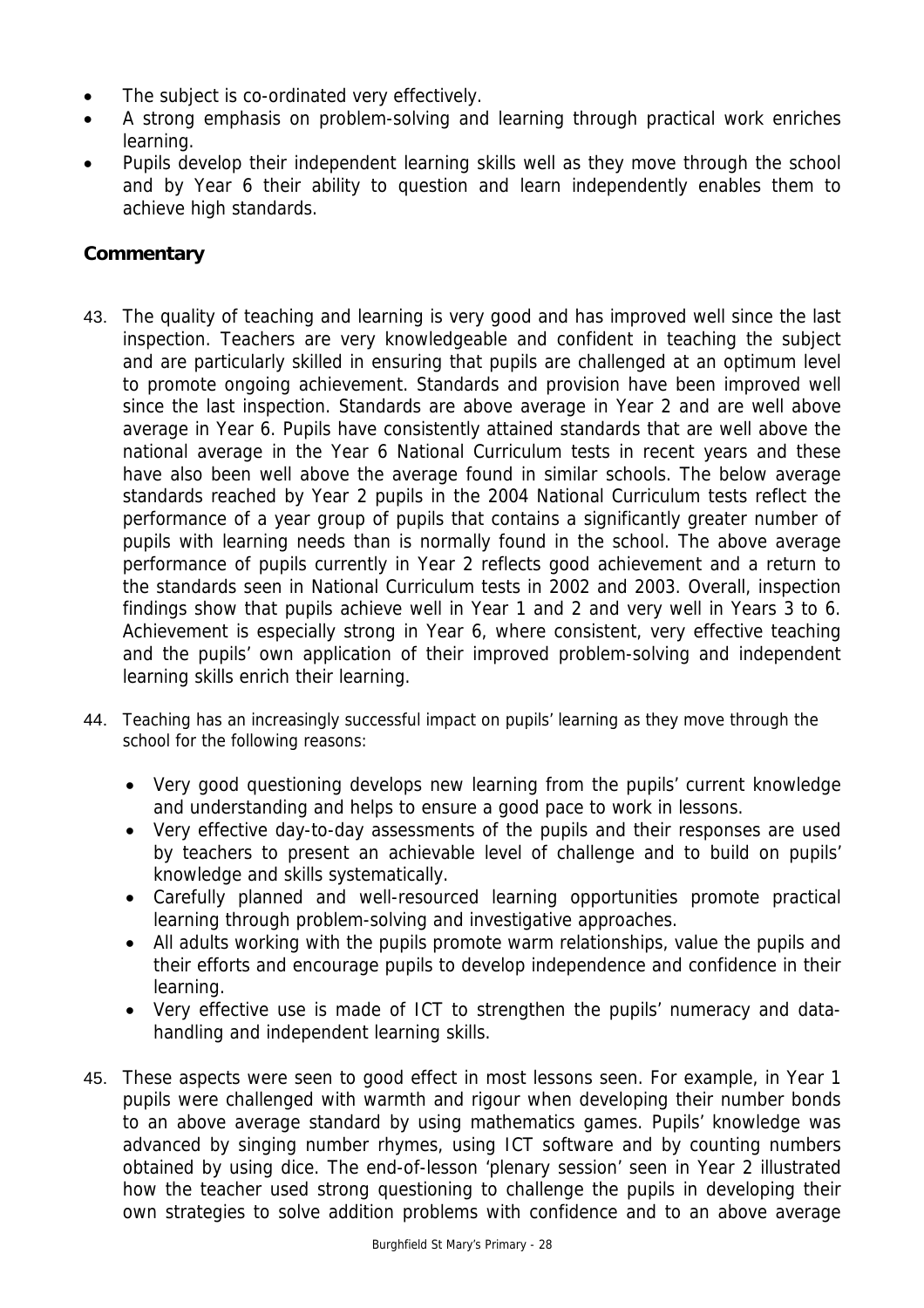standard. The teacher in Year 3 promoted a quick pace when teaching multiplication strategies and this kept a significant number of pupils with learning needs closely and productively engaged in their work. The good practice of challenging and encouraging pupils to develop their own problem-solving strategies was also seen to good effect in lessons in Years 4 and 5, where the sharing of learning objectives with the pupils was an additional effective aid to learning. All these successful aspects of teaching and learning were used to full effect in Year 6, for example, when identifying the work of 'function machines' and how they developed number patterns. Here, most pupils showed well above average numeracy skills. The teacher's careful and precise matching of work to the pupils' ability was another strong feature, as was the very effective use of ICT to develop opportunities for pupils to learn independently. In order to build on this very good progress, there is now scope for pupils to seek solutions to problems they have identified themselves.

46. Teachers and learning support assistants ensure that pupils with special educational needs and gifted and talented pupils are supported with equal effectiveness. The headteacher and chair of governors also make strong contributions to supporting gifted and talented pupils. Assessments are informed well by the teachers' careful marking; and pupils' learning is enriched by the useful information, often linked to identified targets, that is given to pupils. The assistant headteacher as co-ordinator leads the development of the subject very effectively. She is a talented teacher and gives very good support and advice to colleagues. She has been instrumental in developing the consistent quality of teaching throughout the school that underpins pupils' achievement. Resources for supporting pupils with special needs, especially ICT resources, are very good.

## **Mathematics across the curriculum**

47. Pupils are using and developing their mathematical skills well in other subjects. For example, in science lessons in Years 5 and 6, pupils measure angles and distances when investigating how eyes function. Numeracy skills are used and practised in music lessons when helping pupils to count out the beat in order to develop rhythm. Numeracy and other mathematical skills are used well when pupils work at computers, especially when handling data and constructing graphs.

## **SCIENCE**

Provision in science is **very good.** 

#### **Main strengths and weaknesses**

- Science is highly regarded and enjoyed by both pupils and teachers and this enriches learning.
- Practical activities underpin learning, so that the lessons make sense to pupils.
- Teaching methods are imaginative and stimulate pupils' interest.
- Leadership and management of the subject are very good and there has been a good improvement in provision since the last inspection.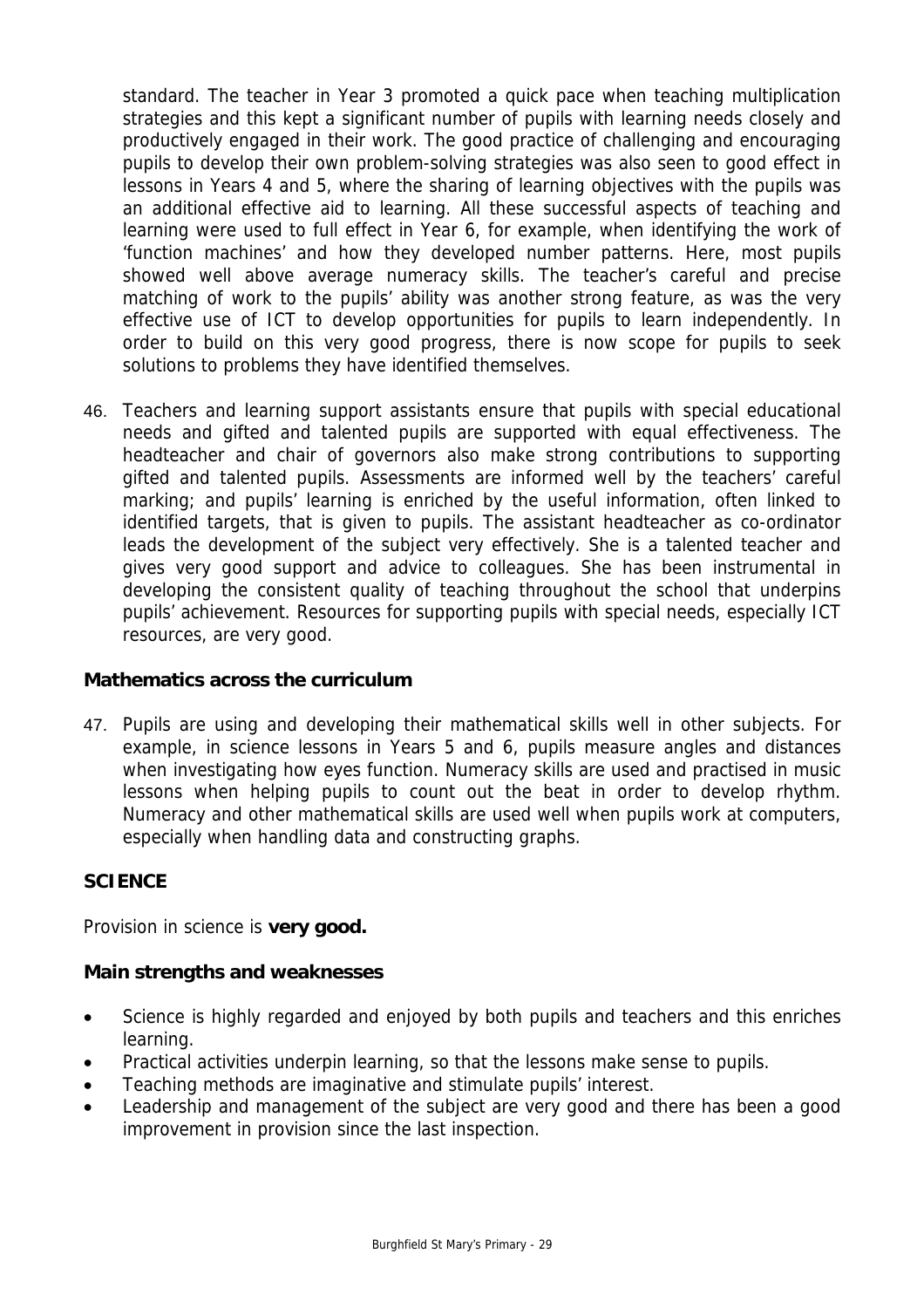## **Commentary**

- 48. By Year 2 and Year 6 pupils attain standards that are well above average. Year 6 National Curriculum test results in recent years have been well above average, because many Year 6 pupils have significantly exceeded the expected levels. Pupils achieve very well in relation to their prior attainment. The good start made in Years 1 and 2 has a positive effect on these results. As pupils move up the school they are increasingly aware of the features of fair tests and become more competent at making predictions and recording outcomes.
- 49. Pupils enjoy science because their teachers present them with interesting, stimulating activities. For example, in Year 2, pupils studying electricity were eager to demonstrate their knowledge and understanding of circuits to visitors. Pupils in Year 6 were actively and unobtrusively engaged in a variety of research activities related to their studies of the human eye. A number quietly researched intensively at their computers as they assembled further details, while others worked equally independently in their study groups. Pupils were not afraid to present their findings to the class and to challenge the teacher's opinions when appropriate. They readily share their findings with visitors and collaborate very well with their teachers and with each other in these challenging, scientific workshops. This stimulating approach to teaching and learning is typical of the methods used throughout the school to make learning in science relevant and interesting to pupils.
- 50. Teaching is good overall. Lessons are well planned and the methods employed are varied, interesting and promote practical investigation. Teachers understand the elements of the subject they are teaching very well. Pupil management is usually good and, as a result, pupils are fully involved in the subject and are enthusiastic about it. The pupils mostly behave well in their lessons and have very good levels of concentration. On rare occasions when the teachers' management slips, pupils' learning is distracted. Probing questions from the teachers extend the pupils' thinking effectively. Support staff are used effectively during lessons. Teachers' marking and assessment are good and assessment procedures have developed well.
- 51. Leadership and management of the subject are very good. The subject leader knows her subject very well and provides very good support for her colleagues. There has been significant improvement since the last inspection. Resources are generally good. ICT skills are promoted well.

## **INFORMATION AND COMMUNICATION TECHNOLOGY**

Provision in ICT was sampled because it was not possible to observe sufficient whole-class lessons to judge provision across the school.

52. The subject is led very enthusiastically and effectively. Development of the subject has been limited at times in the past due to long-term staff illness, but thoughtful planning and innovative leadership have led to an increased use of computers throughout the school. Pupils' learning in several subjects, notably mathematics, science and history, is now supported effectively by the use of ICT. In particular, pupils' individual skills in pursuing their own research and investigations are significantly strengthened, most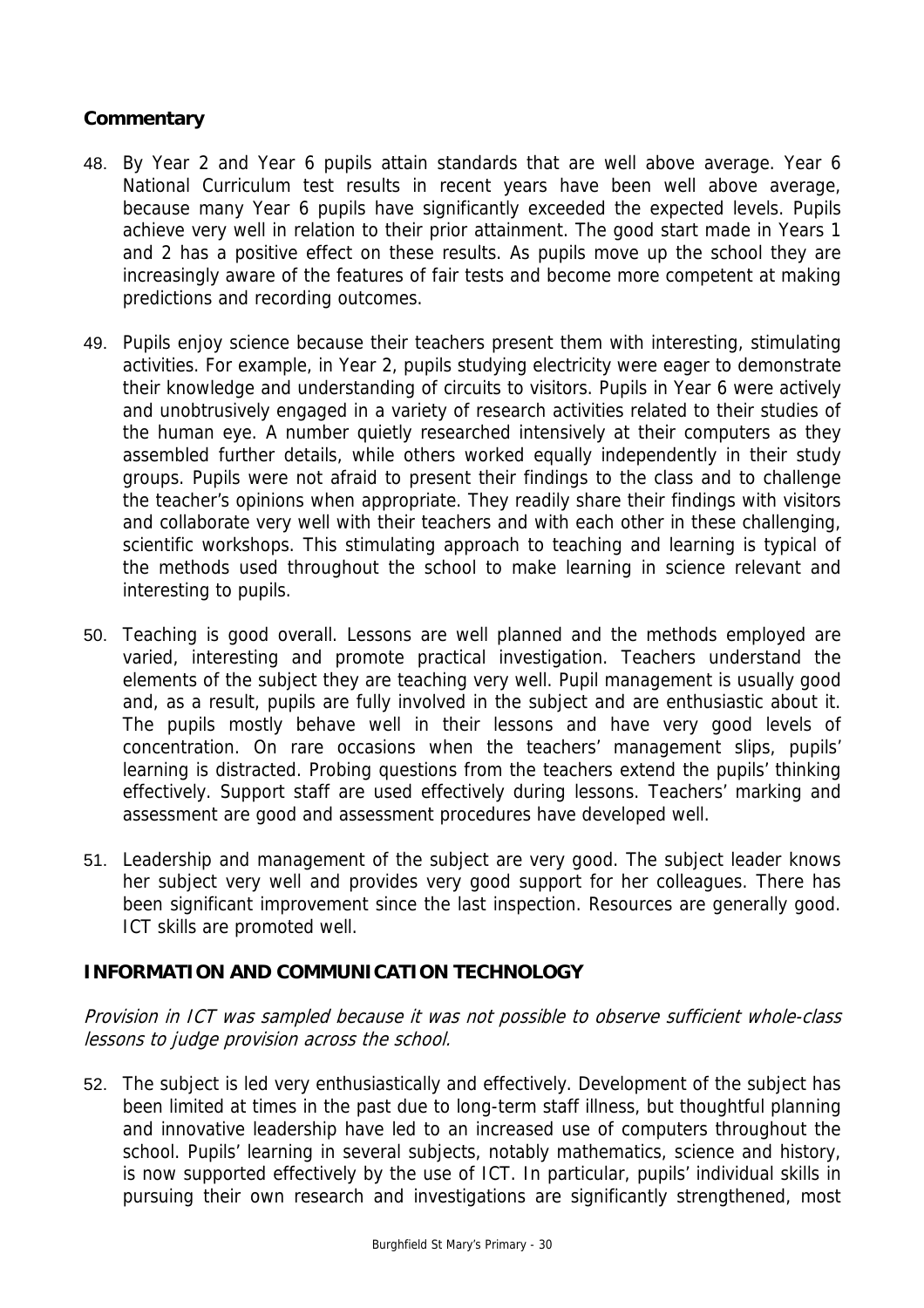notably in Year 6. A good example of this beneficial learning was seen in the Years 5 and 6 class, where pupils were researching Internet websites and preparing for multimedia 'PowerPoint' presentations of the Tudor period.

53. Although it was not possible to observe sufficient whole-class lessons, several other examples of the good use of ICT were seen. These included pupils in Years 1 and 2 using computers to help learn their spellings. Pupils in Years 4 and 5 used computers to investigate the nets of three-dimensional shapes and pupils in Years 5 and 6 also used computers to study the reflection of light in science. In other classes across the school, individuals and groups of pupils were seen being supported by learning support assistants, for example when using ICT to develop their reading, writing and numeracy skills. During these sessions, pupils worked with enthusiasm, and teachers and assistants showed good ICT skills, encouraged warm relationships and developed the pupils' confidence when using computers. Overall resources for learning are good.

## **Information and communication technology across the curriculum**

54. ICT is used to good effect across the curriculum. The pupils' studies in mathematics and science are enriched well by the use of ICT, especially in encouraging the pupils' independent investigation and problem-solving skills. Examples of the use of computers include researching about eyes and investigating three-dimensional shapes. Computers are used well in other subjects, for example in English when creating newspaper articles and in history when producing multi-media presentations of work on the Tudors. There is an increasing and beneficial use of ICT through the school to assist pupils' learning.

#### **HUMANITIES**

Religious education was sampled because no lessons could be seen during the inspection. Geography and history were not inspected.

55. The **religious education** curriculum is soundly based on the locally agreed syllabus and there are good opportunities for pupils to learn about other faiths, including during whole-school and class assemblies. Books and displays show that pupils are developing their skills systematically as they move through the school. By Year 2, pupils recognise religious symbols and identify some religious beliefs. In Year 6, evidence revealed that pupils had discussed many aspects of religion and their views on deeper questions of existence were well expressed.

## **CREATIVE, AESTHETIC, PRACTICAL AND PHYSICAL SUBJECTS**

Music was inspected in full and is reported below. Art and design, design and technology and physical education were not inspected.

#### **Music**

The school's provision for music is **good.**

#### **Main strengths and weaknesses**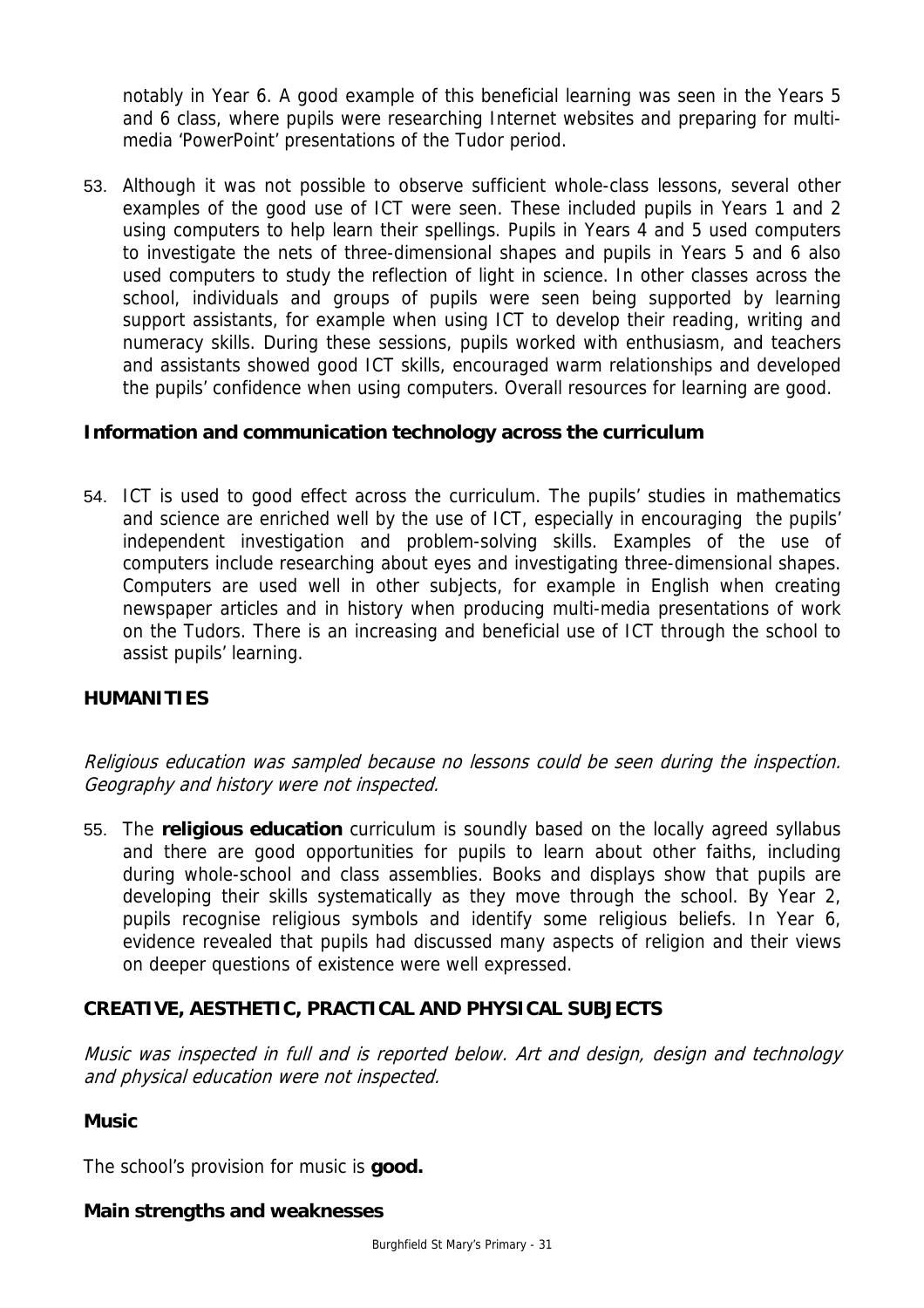- Standards are above average and pupils achieve well throughout the school.
- The subject is very well taught and pupils learn very well and enjoy their music lessons.
- There is a good range of peripatetic instrumental tuition available for pupils.
- There is considerable enhancement of the curriculum in music through performances.

## **Commentary**

- 56. Standards are above average in Years 2 and 6 and pupils' achievement is good and continues to improve. Standards are higher than at the time of the last inspection and show that previous issues of concern about provision in music have now been overcome successfully. This has been achieved largely by obtaining specialist teaching throughout the school, carrying out extensive monitoring of planning, standards and teaching and significantly increasing the profile of the subject in the school.
- 57. The quality of teaching seen was very good. This was because the specialist teacher used her very good subject knowledge to help pupils compose pieces of music and to promote their confidence in performance. In one lesson the teacher introduced pupils to Tudor music and encouraged them to recreate the style of the period in their lively performances. As the teacher recapped previous learning, the pupils showed good understanding and were eager to practise their pieces of music. Most were very well motivated and thoroughly engrossed in their lesson. Methods of teaching in the lessons seen were stimulating and there was a very good level of challenge to the activities provided. Expectations of behaviour were high throughout the lessons. There was a good choice of instruments and different types of practical activity. As a result, the pupils were enthusiastic about the tasks and applied themselves to them cheerfully.
- 58. Leadership and management are good. The co-ordinator is a skilled musician who has successfully captured the respect and support of pupils throughout the school. She has developed strong links with other areas of the curriculum, particularly history and literacy. The musical links with the local community are strong and the school choir frequently performs for groups in the area and in Reading. These visits and performances greatly enhance pupils' spiritual, moral, social and cultural development. Assessment procedures are effective and are developing appropriately. Resources for learning are good.

## **PERSONAL, SOCIAL AND HEALTH EDUCATION AND CITIZENSHIP**

#### Personal, social and health education and citizenship were sampled.

59. This area of the curriculum is supported very strongly across the school by the warm adult help given to all pupils, whatever their individual needs and backgrounds. The inclusive ethos of the school underpins the quality of support given to each pupil. The planned curriculum for the pupils' personal, social and health education is supported by a detailed scheme of work. Sex education and drugs awareness are addressed through the personal, health and social education programme and science curriculum, and they are taught in the context of a healthy lifestyle. Assembly themes such as 'courage', the contribution of the school council (an elected group of representative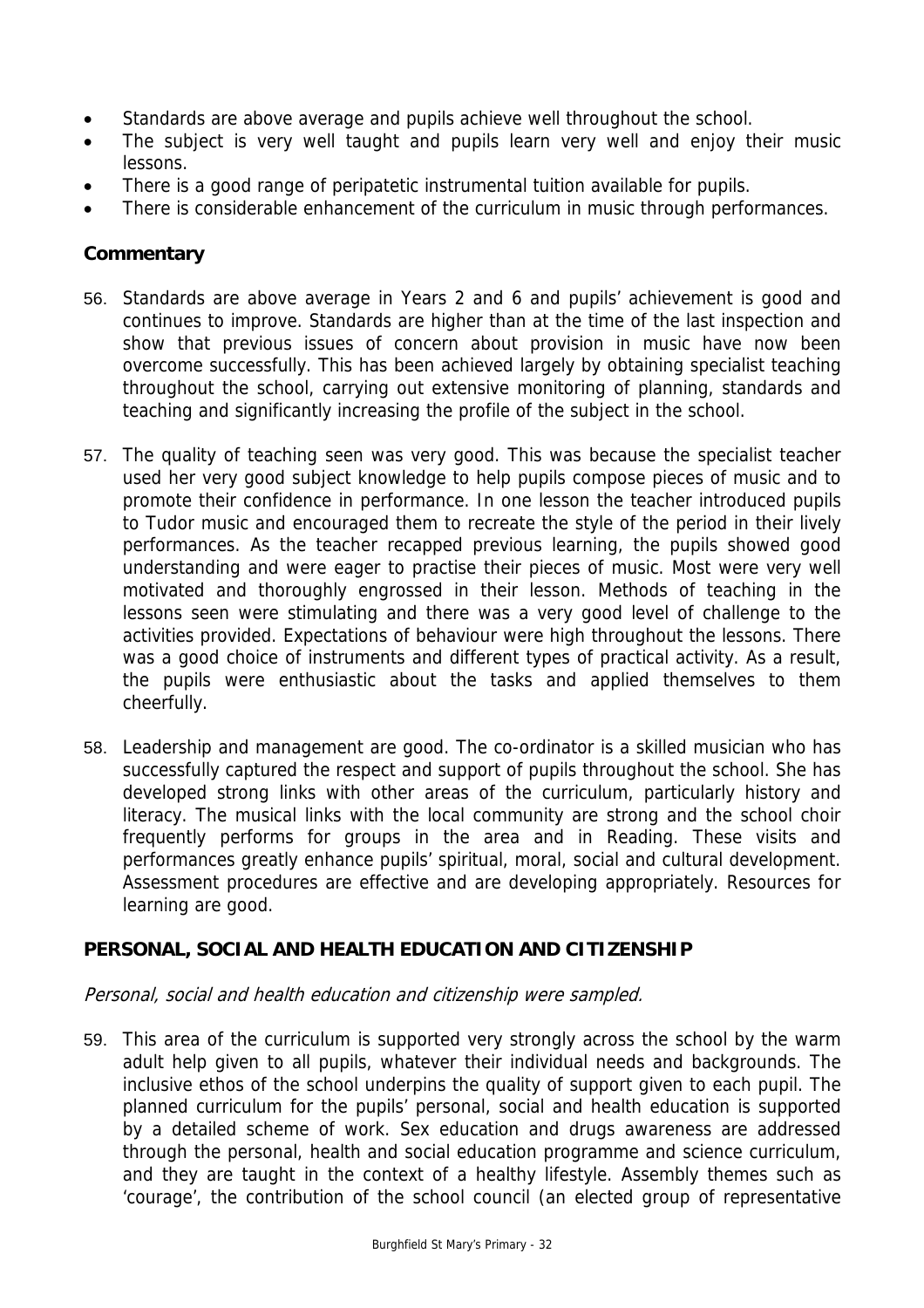pupils) and discussions in classrooms provide plentiful opportunities for the pupils to express their views and develop their understanding further. The school's ongoing development of a broad curriculum, examined through a series of cross-curricular topics and achieved by the promotion of the pupils' independent research skills, continues to enrich this part of curricular learning.